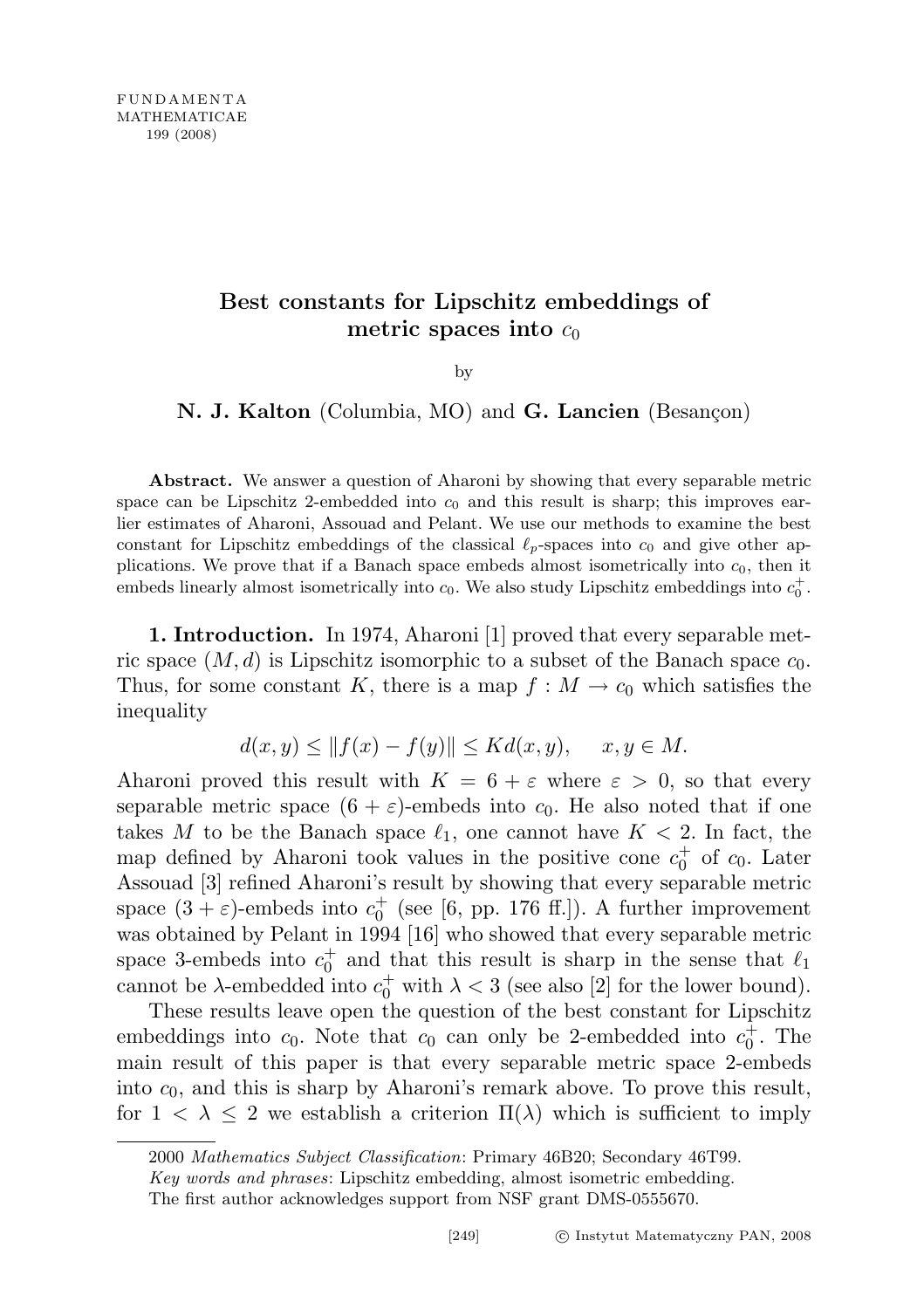that a separable metric space  $\lambda$ -embeds into  $c_0$  (and the converse statement is almost true). This criterion enables us to establish sharp results concerning the embedding of  $\ell_p$ -spaces into  $c_0$ : thus  $\ell_p$  2<sup>1/p</sup>-embeds into  $c_0$  if  $1 \leq p < \infty$ , and the constant is best possible. Using a previous work of the first author and D. Werner [12], we also show that a Banach space which embeds almost isometrically into  $c_0$  embeds linearly almost isometrically into  $c_0$ .

The same techniques can be applied to embeddings into  $c_0^+$ . Here we show that  $\ell_p (2^p + 1)^{1/p}$ -embeds into  $c_0^+$  and  $\ell_p^+$  3<sup>1/p</sup>-embeds into  $c_0^+$  and in each case the result is best possible.

We conclude the paper by proving that every separable ultrametric space embeds isometrically into  $c_0^+$  and the infinite branching tree embeds isometrically into  $c_0$ .

**2. Lipschitz embeddings into**  $c_0$ . Let  $(M, d)$  be a metric space and let  $A$  and  $B$  be non-empty subsets of  $M$ .

We define

$$
\delta(A, B) = \inf_{a \in A, b \in B} d(a, b), \quad D(A, B) = \sup_{a \in A, b \in B} d(a, b).
$$

In this paper all metric balls are closed with strictly positive radii.

If  $f : (M_1, d_1) \to (M_2, d_2)$  is a Lipschitz map between metric spaces we write  $\text{Lip}(f)$  for the Lipschitz constant of f, i.e. the least constant K such that  $d_2(f(x), f(y)) \leq K d_1(x, y)$  for  $x, y \in M_1$ .

LEMMA 2.1. Let  $(M, d)$  be a metric space and suppose that  $A, B$  and C are non-empty subsets of M. Then for  $\varepsilon > 0$ , there exists a Lipschitz function  $f : M \to \mathbb{R}$  with  $\text{Lip}(f) \leq 1$  such that

(i)  $|f(x)| \leq \varepsilon$ ,  $x \in C$ , (ii)  $|f(x) - f(y)| = \theta = \min(\delta(A, B), \delta(A, C) + \delta(B, C) + 2\varepsilon), x \in A$  $y \in B$ .

*Proof.* Let us augment M by adding an extra point 0; let  $M^* = M \cup \{0\}$ . We define

$$
d^*(x, y) = \begin{cases} \min(d(x, y), d(x, C) + d(y, C) + 2\varepsilon), & x, y \in M, \\ d(x, C) + \varepsilon, & x \in M, y = 0, \\ d(y, C) + \varepsilon, & x = 0, y \in M, \\ 0, & x = y = 0. \end{cases}
$$

One can easily check that  $d^*$  is a metric on  $M^*$ . We can pick  $s, t$  in  $\mathbb R$  such that

$$
-(\delta(B,C)+\varepsilon) \le s \le 0 \le t \le \delta(A,C)+\varepsilon \quad \text{and} \quad t-s=\theta.
$$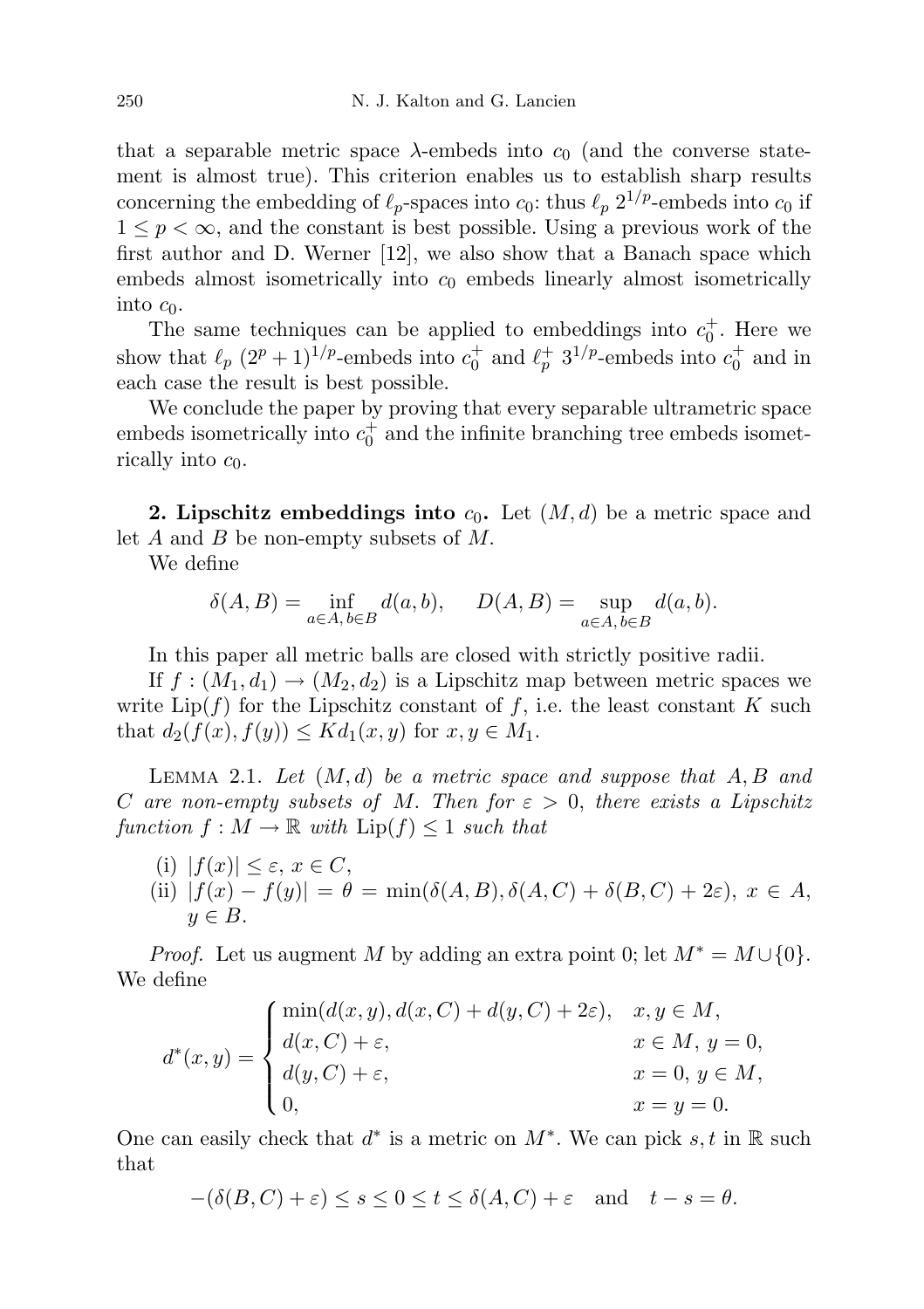Then we define  $g : A \cup B \cup \{0\} \rightarrow \mathbb{R}$  by  $g = t$  on  $A, g = s$  on  $B$  and  $g(0) = 0$ . This function is 1-Lipschitz for  $d^*$  and can be extended to a 1-Lipschitz function  $f^*$  on  $(M^*, d^*)$ . Let f be the restriction of  $f^*$  to M. Then f satisfies the conditions of the lemma.  $\blacksquare$ 

For  $\lambda > 1$ , we say that a metric space  $(M, d)$  has property  $\Pi(\lambda)$  if given any  $\mu > \lambda$  there exists  $\nu > \mu$  such that if  $B_1$  and  $B_2$  are two metric balls of radii  $r_1, r_2$  respectively then there are finitely many sets  $(U_j)_{j=1}^N, (V_j)_{j=1}^N$ such that

$$
\lambda \delta(U_j, V_j) \ge \nu(r_1 + r_2), \quad 1 \le j \le N,
$$

and

$$
\{(x,y)\in B_1\times B_2: d(x,y) > \mu(r_1+r_2)\} \subset \bigcup_{j=1}^N (U_j\times V_j).
$$

In this definition the sets  $U_j, V_j$  are allowed to be repeated. It is clearly possible, without loss of generality, to assume they are closed. We can also (altering the value of  $\nu$ ) assume that they are open.

LEMMA 2.2. Every metric space has property  $\Pi(2)$ .

*Proof.* For  $\mu > 2$ , let

$$
U = B_1 \cap \{x : \exists y \in B_2, d(x, y) > \mu(r_1 + r_2)\},\
$$
  

$$
V = B_2 \cap \{y : \exists x \in B_1, d(x, y) > \mu(r_1 + r_2)\}.
$$

Then

$$
\{(x, y) \in B_1 \times B_2 : d(x, y) > \mu(r_1 + r_2)\} \subset U \times V.
$$

Suppose  $x \in U$ ,  $y \in V$ . Assume, without loss of generality, that  $r_1 \leq r_2$ . Then there exists  $x' \in U$  with  $d(x', y) > \mu(r_1 + r_2)$ . Hence

$$
d(x,y) > \mu(r_1 + r_2) - d(x, x') \ge \mu(r_1 + r_2) - 2r_1 \ge (\mu - 1)(r_1 + r_2).
$$

Therefore we can take  $\nu = 2\mu - 2 > \mu$ .

We say that a metric space is *locally compact* (respectively, *locally finite*) if all its metric balls are relatively compact (respectively, finite). Note that we do not use the terminology "locally compact" in the usual way. The metric spaces with relatively compact metric balls are often called *proper* metric spaces.

LEMMA 2.3. Let  $\lambda > 1$ . Then every locally compact metric space has property  $\Pi(\lambda)$ .

*Proof.* Let  $\mu > \lambda > 1$  and  $B_1, B_2$  be two balls of a locally compact metric space  $(M, d)$ , with respective radii  $r_1$  and  $r_2$ . Pick  $\nu$  such that  $\mu < \nu < \lambda \mu$ . We define  $\Delta = \{(x, y) \in B_1 \times B_2 : d(x, y) > \mu(r_1 + r_2)\}\.$  Let  $\varepsilon > 0$ . Since M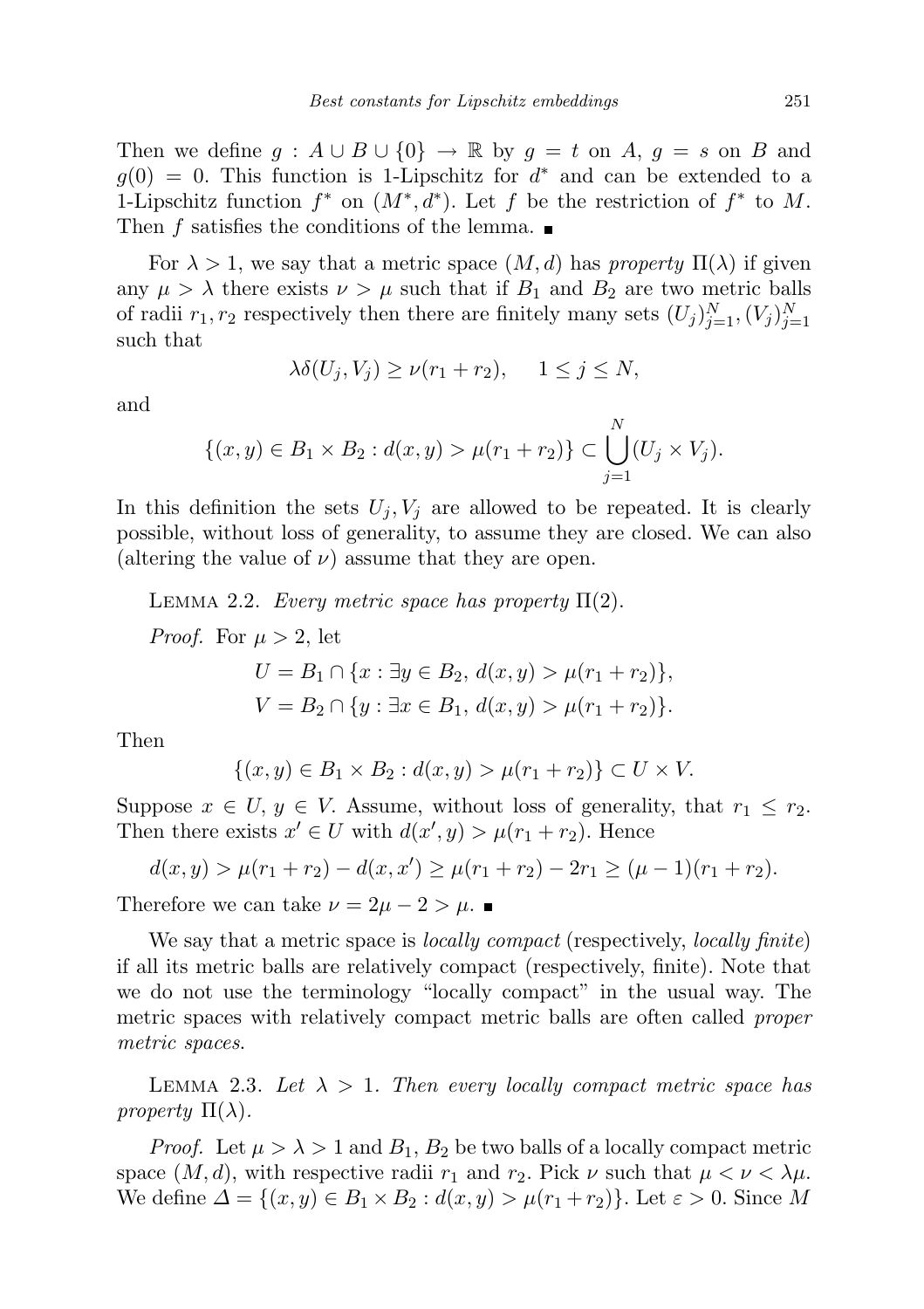is locally compact, there are finitely many points  $(x_j, y_j)_{j=1}^N$  in  $\Delta$  such that

$$
\Delta \subset \bigcup_{j=1}^N (U_j \times V_j), \quad \text{where} \quad U_j = B(x_j, \varepsilon) \text{ and } V_j = B(y_j, \varepsilon).
$$

Then, for all  $1 \leq j \leq N$ ,  $\lambda \delta(U_i, V_j) > \lambda \mu(r_1 + r_2) - 2\lambda \varepsilon > \nu(r_1 + r_2)$ , if  $\varepsilon$ was chosen small enough, namely  $\varepsilon < (2\lambda)^{-1}(\lambda\mu - \nu)(r_1 + r_2)$ .

PROPOSITION 2.4. Let  $\lambda_0 \geq 1$ . If a metric space  $(M, d)$   $\lambda_0$ -embeds into  $c_0$  then it has property  $\Pi(\lambda)$  for every  $\lambda > \lambda_0$ .

*Proof.* Suppose  $\mu > \lambda$ . Let  $B_1, B_2$  be metric balls of radii  $r_1, r_2$  and centers  $a_1, a_2$ . Let  $\Delta = \{(x, y) \in B_1 \times B_2 : d(x, y) > \mu(r_1 + r_2)\}\.$  Let  $f: M \to c_0$  be an embedding such that

$$
d(x,y) \le ||f(x) - f(y)|| \le \lambda_0 d(x,y), \quad x, y \in M.
$$

Suppose  $f(x) = (f_i(x))_{i=1}^{\infty}$ . Then there exists *n* so that

$$
|f_i(a_1) - f_i(a_2)| < ( \mu - \lambda)(r_1 + r_2), \quad i \ge n + 1.
$$

Thus if  $(x, y) \in \Delta$  we have

N

$$
|f_i(x) - f_i(y)| < (\mu - \lambda)(r_1 + r_2) + \lambda_0 r_1 + \lambda_0 r_2 < d(x, y), \quad i \ge n + 1.
$$
\nSince

Hence

$$
d(x,y) \le \max_{1 \le i \le n} |f_i(x) - f_i(y)|, \quad (x,y) \in \Delta.
$$

Choose  $\varepsilon > 0$  so that  $\lambda(\mu - \varepsilon) > \lambda_0 \mu$ . By a compactness argument we can find coverings  $(W_k)_{k=1}^m$  of  $B_1$  and  $(W_k')_{k=1}^{m'}$  of  $B_2$  such that

$$
|f_i(x) - f_i(x')| \le \frac{1}{2}\varepsilon(r_1 + r_2), \quad x, x' \in W_k, \ 1 \le i \le n, \ 1 \le k \le m,
$$

and

$$
|f_i(x) - f_i(x')| \le \frac{1}{2}\varepsilon(r_1 + r_2), \quad x, x' \in W'_k, 1 \le i \le n, 1 \le k \le m'.
$$

Let

$$
\mathcal{S} = \{(k, k'): 1 \leq k \leq m, 1 \leq k' \leq m', W_k \times W'_{k'} \cap \Delta \neq \emptyset\}
$$

and then define  $(U_j)_{j=1}^N$ ,  $(V_j)_{j=1}^N$  in such a way that  $(U_j \times V_j)_{j=1}^N$  is an enumeration of  $(W_k \times W_{k'})_{(k,k') \in \mathcal{S}}$ . Clearly,  $\Delta \subset \bigcup_{j=1}^N U_j \times V_j$ . Now suppose  $x \in U_j, y \in V_j$ . Then there exist  $x' \in U_j, y' \in V_j$  so that  $d(x', y') > \mu(r_1+r_2)$ . Thus there exists  $i, 1 \leq i \leq n$ , so that  $|f_i(x') - f_i(y')| > \mu(r_1 + r_2)$ . However,

$$
|f_i(x) - f_i(y)| \ge |f_i(x') - f_i(y')| - \varepsilon(r_1 + r_2) > (\mu - \varepsilon)(r_1 + r_2).
$$

Hence

$$
\delta(U_j, V_j) \ge \frac{\mu - \varepsilon}{\lambda_0} (r_1 + r_2).
$$

Thus we can take  $\nu = \lambda \lambda_0^{-1} (\mu - \varepsilon) > \mu$ .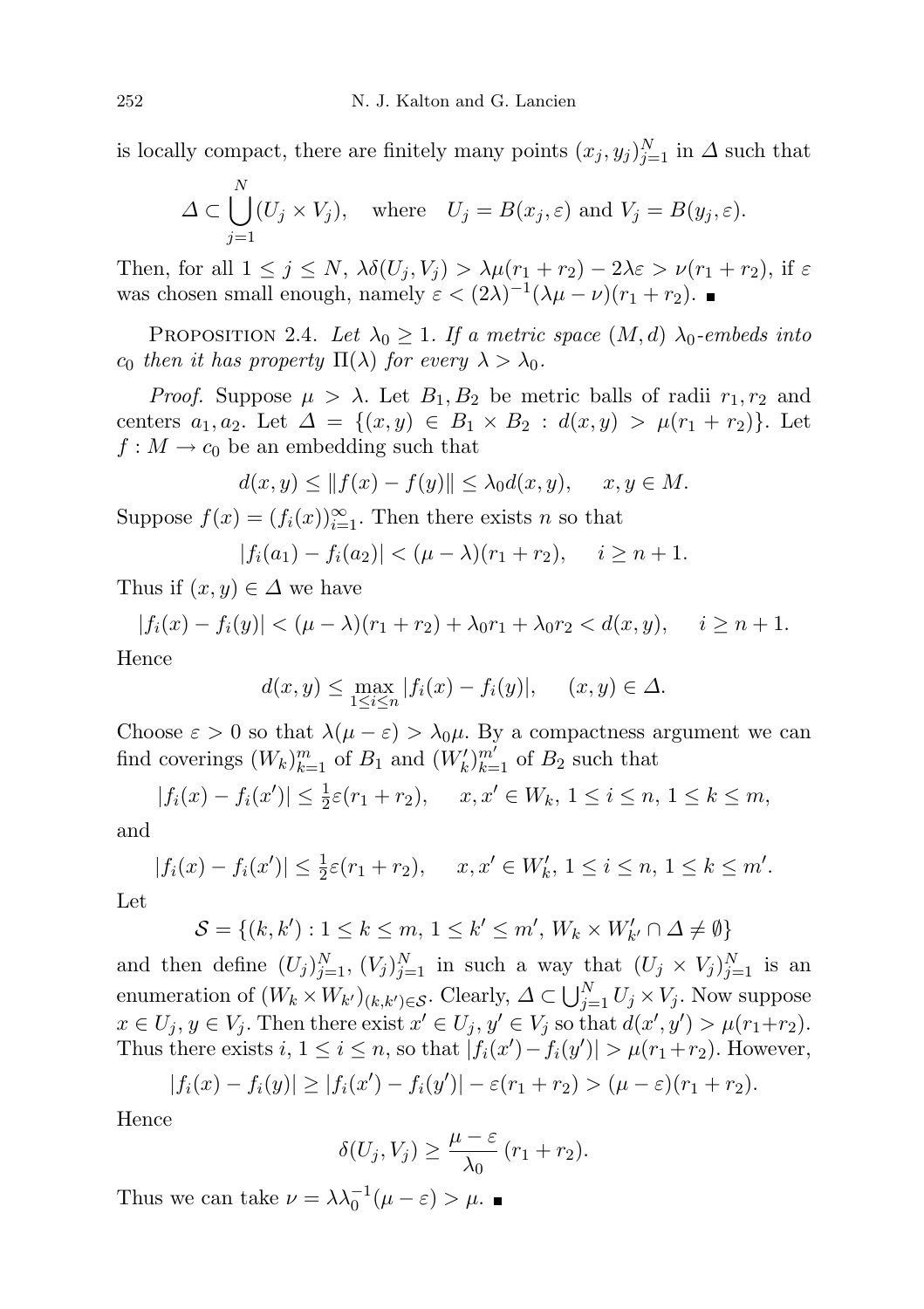We next observe that the definition of  $\Pi(\lambda)$  implies a formally stronger conclusion.

LEMMA 2.5. Let  $(M, d)$  be a metric space with property  $\Pi(\lambda)$ . Then for every  $\mu > \lambda$  there is a constant  $\nu > \mu$  so that if  $B_1$  and  $B_2$  are two metric balls of radii  $r_1, r_2$  respectively then there are finitely many sets  $(U_j)_{j=1}^N, (V_j)_{j=1}^N$  such that if  $(x, y) \in B_1 \times B_2$  and  $d(x, y) > \mu(r_1 + r_2)$  then there exists  $1 \leq j \leq N$  so that  $x \in U_j$ ,  $y \in V_j$  and

$$
\lambda \mu \delta(U_j, V_j) \ge \nu d(x, y).
$$

*Proof.* By the definition of  $\Pi(\lambda)$  there exists  $\nu' > \lambda$  so that if  $B_1$  and  $B_2$ are two metric balls of radii  $r_1, r_2$  respectively then there are finitely many sets  $(U_j)_{j=1}^N, (V_j)_{j=1}^N$  such that

$$
\lambda \delta(U_j, V_j) \ge \nu'(r_1 + r_2), \quad 1 \le j \le N,
$$

and

$$
\{(x,y)\in B_1\times B_2: d(x,y) > \mu(r_1+r_2)\} \subset \bigcup_{j=1}^N (U_j\times V_j).
$$

Suppose  $\mu < \nu < \nu'$  and let  $\varepsilon > 0$  be chosen so that  $(1 + \varepsilon)\nu = \nu'$ . Let  $B_1, B_2$  be a pair of metric balls of radii  $r_1, r_2 > 0$ . Let  $D = D(B_1, B_2)$  and let m be the greatest integer such that  $(1 + \varepsilon)^m \mu(r_1 + r_2) \le D$ . We define  $B_1^{(k)}$  $f_1^{(k)}$  for  $0 \leq k \leq m$  to be the ball with the same center as  $B_1$  and radius  $(1+\varepsilon)^k r_1$ ; similarly,  $B_2^{(k)}$  $\sum_{i=1}^{k}$  for  $0 \leq k \leq m$  is the ball with the same center as  $B_2$  and radius  $(1+\varepsilon)^k r_2$ . For each  $0 \leq k \leq m$  we may determine sets  $U_{kl}$ ,  $V_{kl}$  for  $1 \leq l \leq N_k$  so that

$$
\lambda \delta(U_{kl}, V_{kl}) \ge \nu'(1+\varepsilon)^k (r_1+r_2)
$$

and

$$
\{(x,y)\in B_1^{(k)}\times B_2^{(k)}: d(x,y) > \mu(1+\varepsilon)^k(r_1+r_2)\}\subset \bigcup_{l=1}^{N_k} (U_{kl}\times V_{kl}).
$$

Now if  $x \in B_1$ ,  $y \in B_2$  with  $d(x, y) > \mu(r_1 + r_2)$  we may choose  $0 \leq k \leq m$ so that

$$
(1+\varepsilon)^k \mu(r_1+r_2) < d(x,y) \le (1+\varepsilon)^{k+1} \mu(r_1+r_2).
$$

Then for a suitable  $1 \leq l \leq N_k$  we have  $x \in U_{kl}$ ,  $y \in V_{kl}$  and

$$
\lambda \mu \delta(U_{kl}, V_{kl}) \ge \nu'(1+\varepsilon)^k \mu(r_1+r_2) \ge \frac{\nu'}{1+\varepsilon} d(x,y) = \nu d(x,y).
$$

Relabeling the sets  $(U_{kl}, V_{kl})_{l \leq N_k, 0 \leq k \leq m}$  gives the conclusion. ■

LEMMA 2.6. Suppose  $(M, d)$  has property  $\Pi(\lambda)$ . Suppose  $0 < \alpha < \beta$ . Let F, G be finite subsets of M and let  $\Delta(F, G, \alpha, \beta)$  be the set of  $(x, y) \in M \times M$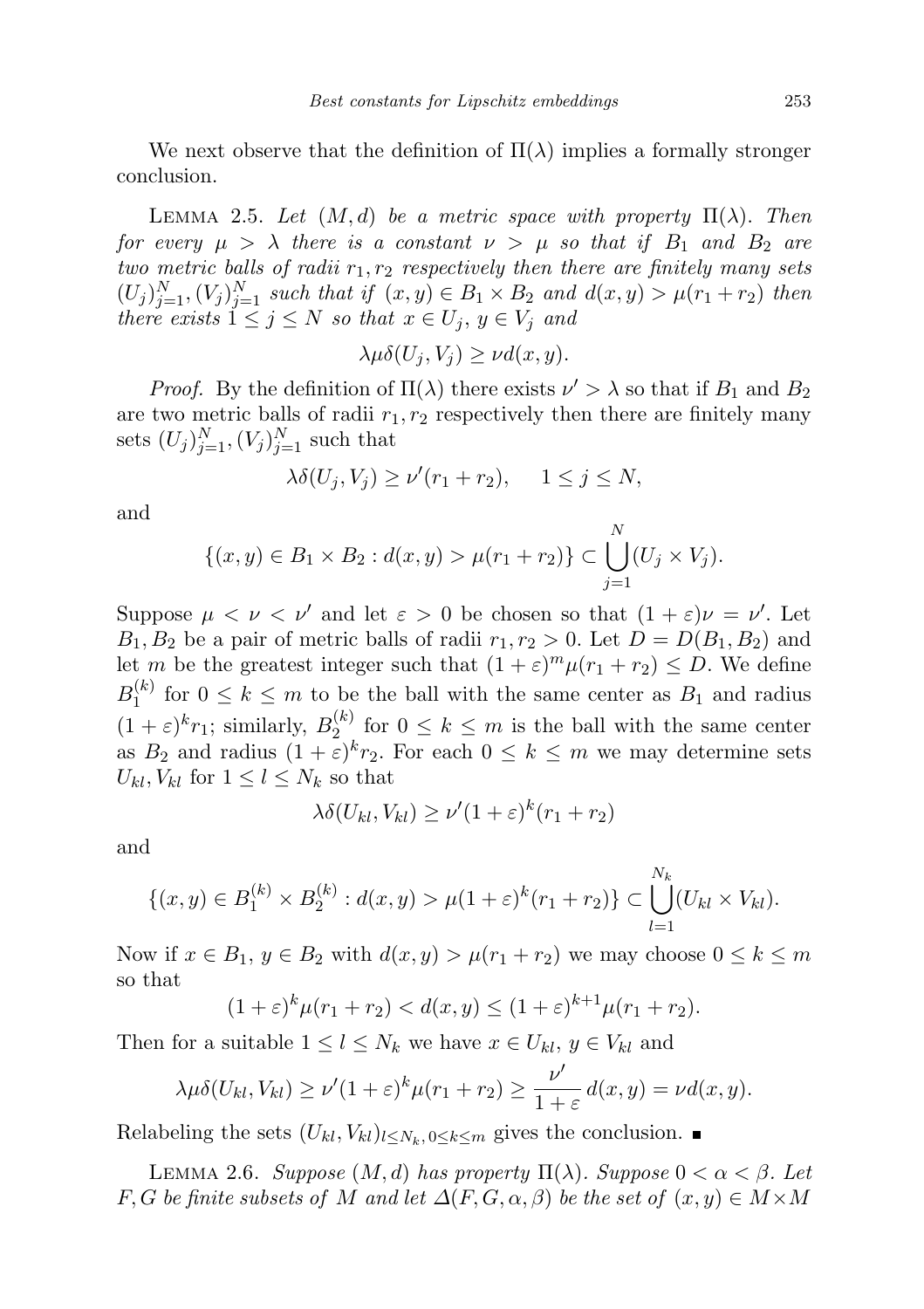such that

$$
\lambda(d(x, G) + d(y, G)) + \alpha \le d(x, y) < \lambda(d(x, F) + d(y, F)) + \beta.
$$

Then there is a finite set  $\mathcal{F} = \mathcal{F}(F, G, \alpha, \beta)$  of functions  $f : M \to \mathbb{R}$  with  $\text{Lip}(f) \leq \lambda$  such that

$$
|f(x)| \le \lambda \beta, \quad x \in F,
$$

and

$$
d(x, y) < \max_{f \in \mathcal{F}} |f(x) - f(y)|, \quad (x, y) \in \Delta(F, G, \alpha, \beta).
$$

*Proof.* Let R be the diameter of G. Then for  $(x, y) \in \Delta(F, G, \alpha, \beta)$  we have

$$
\lambda(d(x,y) - R) + \alpha \le d(x,y),
$$

so that

$$
(\lambda - 1)d(x, y) < \lambda R.
$$

Hence

$$
d(x, G) + d(y, G) < \frac{R}{\lambda - 1}.
$$

We next let

$$
\mu = \lambda + \frac{(\lambda - 1)\alpha}{2R}
$$

and choose  $\nu = \nu(\mu)$  according to the conclusion of Lemma 2.5.

We now fix  $\varepsilon > 0$  so that  $4\mu\varepsilon < \alpha$ . Let  $E = \{x : d(x, G) < (\lambda - 1)^{-1}R\}.$ Since E is metrically bounded and  $F \cup G$  is finite we can partition E into finitely many subsets  $(E_1, \ldots, E_m)$  so that for each  $z \in F \cup G$  we have

$$
|d(x,z) - d(x',z)| \le \varepsilon, \quad x, x' \in E_j, \ 1 \le j \le m.
$$

Since G is finite, for each j there exist  $z_j \in G$  and  $r_j \geq 0$  so that

$$
\inf_{x \in E_j} d(x, z_j) = \inf_{x \in E_j} d(x, G) = r_j.
$$

Thus  $E_j$  is contained in a ball  $B_j$  centered at  $z_j$  with radius  $r_j + \varepsilon$ .

For each pair  $(j, k)$  we can find finitely many pairs of sets  $(U_{jkl}, V_{jkl})_{l=1}^{N_{jk}}$  $l=1$ such that for every  $(x, y) \in E_j \times E_k$  with  $d(x, y) > \mu(r_j + r_k + 2\varepsilon)$  there exists  $1 \leq l \leq N_{jk}$  with  $x \in U_{jkl}$ ,  $y \in V_{jkl}$  and

$$
\lambda \mu \delta(U_{jkl}, V_{jkl}) \ge \nu d(x, y).
$$

We may as well assume that  $U_{jkl} \subset E_j$  and  $V_{jkl} \subset E_k$ .

Then we apply Lemma 2.1 to construct Lipschitz functions  $f_{jkl}: M \to \mathbb{R}$ where  $1 \leq j, k \leq m, 1 \leq l \leq N_{jk}$  such that  $\text{Lip}(f_{jkl}) \leq \lambda$ ,

$$
|f_{jkl}(x)| \le \lambda \beta, \quad x \in F,
$$

and

$$
|f_{jkl}(x) - f_{jkl}(y)| \ge \lambda \theta_{jkl}, \quad x \in U_{jkl}, y \in V_{jkl},
$$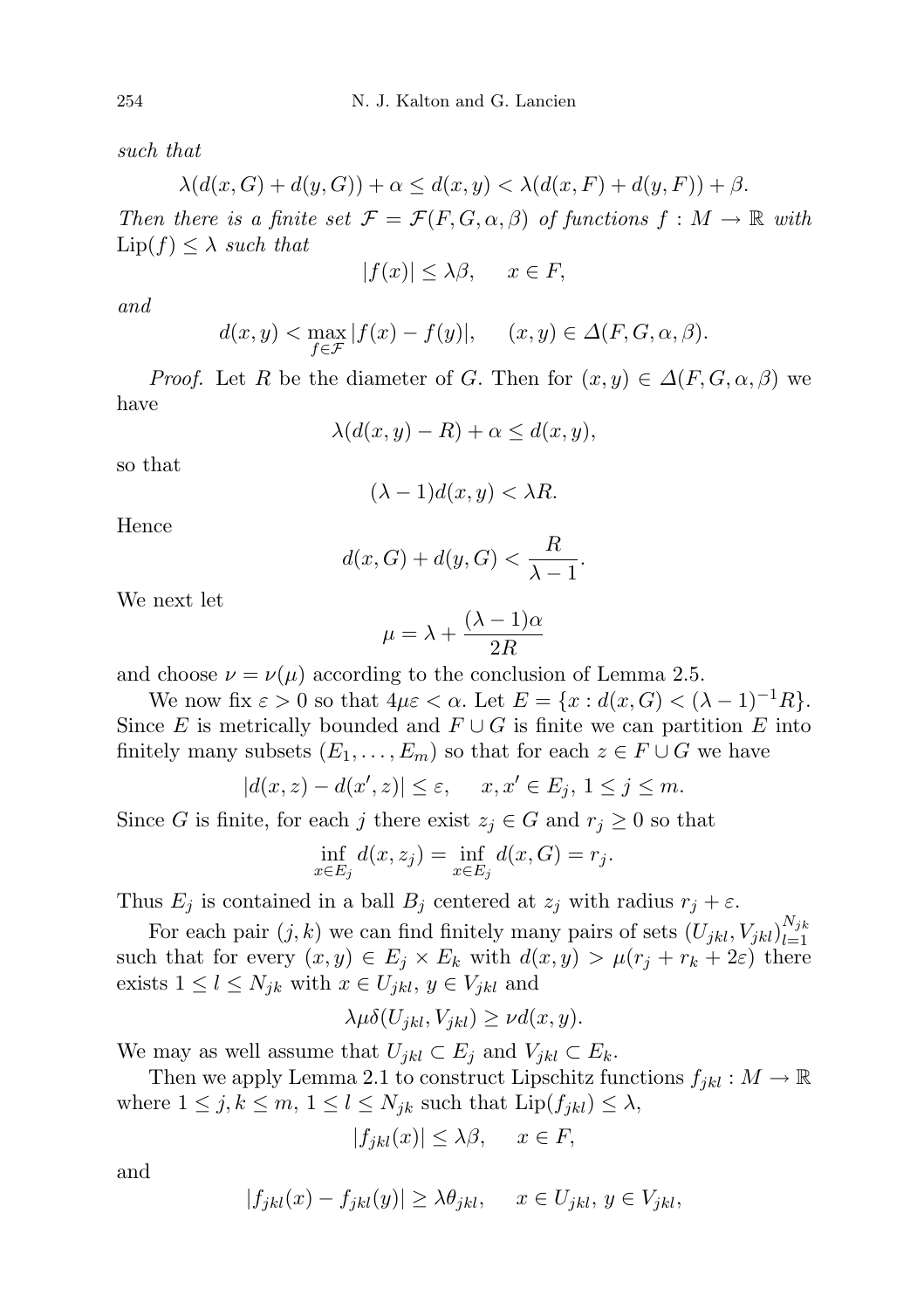where

$$
\theta_{jkl} = \min(\delta(U_{jkl}, V_{jkl}), \delta(U_{jkl}, F) + \delta(V_{jkl}, F) + 2\beta).
$$

Now let us suppose  $(x, y) \in \Delta(F, G, \alpha, \beta)$ . Then there exists  $(j, k)$  so that  $x \in E_j$ ,  $y \in E_k$ . Note that

$$
d(x, y) \ge \lambda(d(x, G) + d(y, G)) + \alpha \ge \lambda(r_j + r_k) + \alpha
$$
  
=  $\mu(r_j + r_k + 2\varepsilon) + \alpha - 2\mu\varepsilon - (\mu - \lambda)(r_j + r_k)$   
 $\ge \mu(r_j + r_k + 2\varepsilon) + \alpha - 2\mu\varepsilon - (\mu - \lambda)(\lambda - 1)^{-1}R$   
 $\gt \mu(r_j + r_k + 2\varepsilon).$ 

Thus there exists  $1 \leq l \leq N_{jk}$  so that  $x \in U_{jkl}$ ,  $y \in V_{jkl}$  and

$$
\lambda \delta(U_{jkl}, V_{jkl}) \ge \frac{\nu}{\mu} d(x, y) > d(x, y).
$$

On the other hand,  $\varepsilon < \alpha/2 < \beta/2$ . So

$$
\lambda(\delta(U_{jkl}, F) + \delta(V_{jkl}, F) + 2\beta) \ge \lambda(d(x, F) + d(y, F) + 2\beta - 2\varepsilon)
$$
  
>  $\lambda(d(x, F) + d(y, F) + \beta)$   
>  $d(x, y) + (\lambda - 1)\beta$ .

Hence

$$
|f_{jkl}(x) - f_{jkl}(y)| \ge \lambda \theta_{jkl} > d(x, y).
$$

Thus we can take for F the collection of all functions  $f_{jkl}$  for  $1 \leq j, k \leq m$ and  $1 \leq l \leq N_{jk}$ .

We now state our main result.

THEOREM 2.7. If a separable metric space  $(M, d)$  has property  $\Pi(\lambda)$  for  $\lambda > 1$ , then there is a Lipschitz embedding  $f : M \to c_0$  with

$$
d(x, y) < ||f(x) - f(y)|| \le \lambda d(x, y), \quad x, y \in M, x \neq y.
$$

*Proof.* Let  $(u_n)_{n=1}^{\infty}$  be a countable dense set of distinct points of M. Set  $F_k = \{u_1, \ldots, u_k\}$  for  $n \geq 1$ . Let  $(\varepsilon_n)_{n=1}^{\infty}$  be a strictly decreasing sequence with  $\lim_{n\to\infty} \varepsilon_n = 0$ .

Using Lemma 2.6 we can find an increasing sequence  $(n_k)_{k=0}^{\infty}$  of integers (with  $n_0 = 0$ ) and a sequence  $(f_j)_{j=1}^{\infty}$  of Lipschitz functions  $f_j : M \to \mathbb{R}$ with  $\text{Lip}(f_i) \leq \lambda$  so that

$$
|f_j(x)| \leq \lambda \varepsilon_k, \quad x \in F_k, \ n_{k-1} < j \leq n_k,
$$

and if

(2.1) 
$$
\lambda(d(x, F_{k+1}) + d(y, F_{k+1})) + \varepsilon_{k+1} \le d(x, y) < \lambda(d(x, F_k) + d(y, F_k)) + \varepsilon_k
$$
then

$$
\max_{n_{k-1} < j \le n_k} |f_j(x) - f_j(y)| > d(x, y).
$$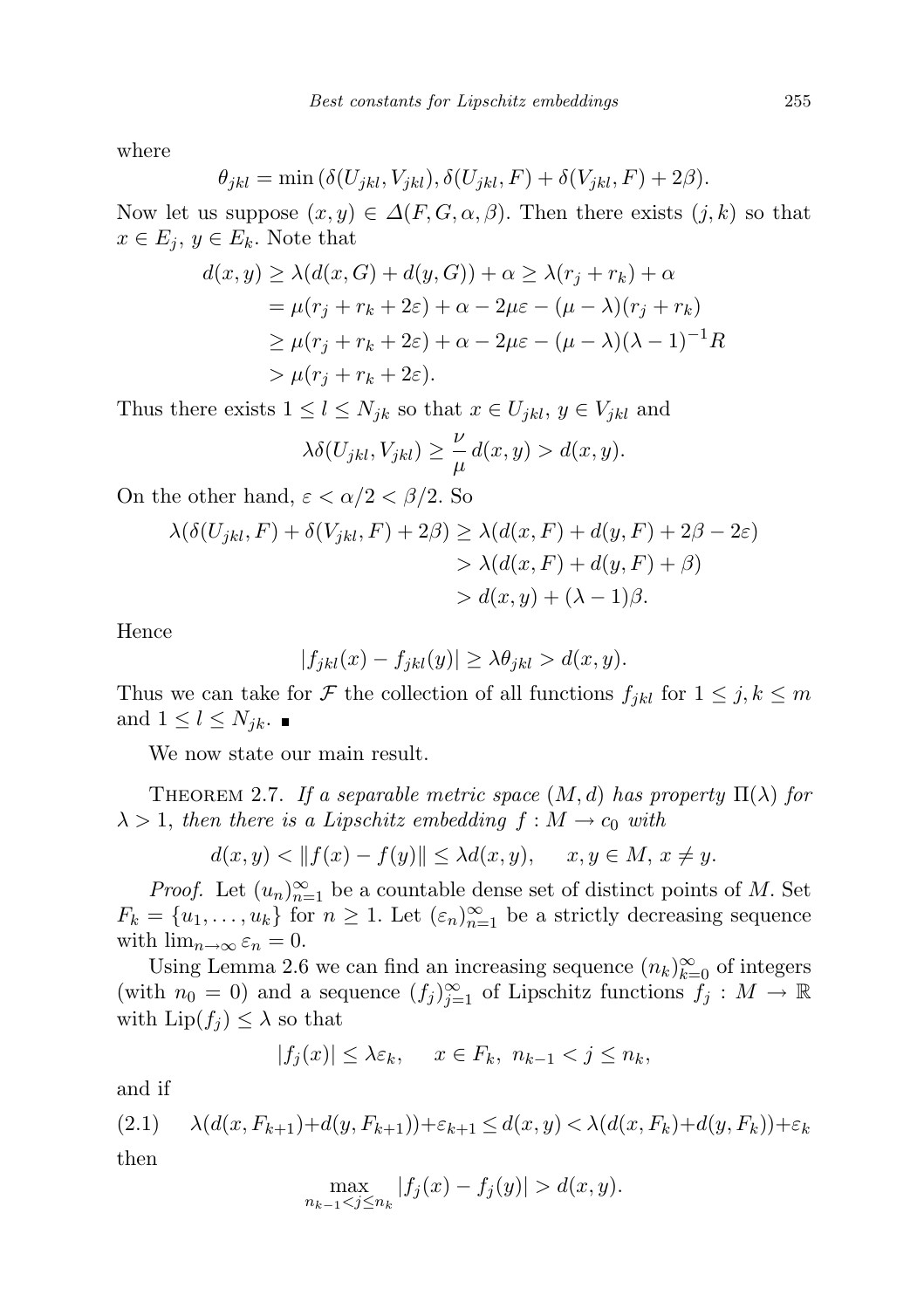Define the map  $f : M \to \ell_{\infty}$  by  $f(x) = (f_j(x))_{j=1}^{\infty}$ . Then  $\text{Lip}(f) \leq \lambda$  and since f maps each  $u_j$  into  $c_0$ ,  $f(M) \subset c_0$ . Furthermore, if  $x \neq y$  the sequence

$$
\sigma_k = \lambda(d(x, F_k) + d(y, F_k)) + \varepsilon_k
$$

is decreasing with  $\sigma_1 > d(x, y)$  and  $\lim_{k\to\infty} \sigma_k = 0$ . Hence there is exactly one choice of k so that (2.1) holds and thus  $|| f(x) - f(y)|| > d(x, y)$ .

As a corollary, we obtain the following improvement of Aharoni's theorem.

THEOREM 2.8. For every separable metric space  $(M, d)$  there is a Lipschitz embedding  $f : M \to c_0$  so that

 $d(x, y) < ||f(x) - f(y)|| \leq 2d(x, y), \quad x, y \in M, x \neq y.$ 

*Proof.* Combine Lemma 2.2 and Theorem 2.7. ■

REMARK. It follows from Proposition 3 in Aharoni's original paper [1] that the above statement is optimal.

THEOREM 2.9. For every locally compact metric space  $(M, d)$  and every  $\lambda > 1$ ,  $(M, d)$   $\lambda$ -embeds into  $c_0$ . This result is best possible.

Proof. The existence of the embedding follows immediately from the combination of Lemma 2.3 and Theorem 2.7. The optimality of the statement follows from Proposition 3.2 in [16], where J. Pelant proved that  $[0,1]^{\mathbb{N}}$ equipped with the distance  $d((x_n), (y_n)) = \sum 2^{-n} |x_n - y_n|$  cannot be isometrically embedded into  $c_0$ .

To complete the picture we shall now give a locally finite counterexample. Let  $(e_n)_{n=0}^{\infty}$  be the canonical basis of  $\ell_1$  and consider the following locally finite metric subspace of  $\ell_1: M = \{0, e_0\} \cup \{ne_n, e_0 + ne_n : n \ge 1\}$ . Assume that  $f = (f_k)_{k=1}^{\infty}$  is an isometry from M into  $c_0$  such that  $f(0) = 0$ . Then for all  $n \neq m$  in N, there exists  $k = k_{n,m} \geq 1$  such that

$$
|f_k(e_0 + ne_n) - f_k(me_m)| = 1 + n + m.
$$

Since  $f_k(0) = 0$ , we deduce that there is  $\varepsilon = \varepsilon_{n,m} \in \{-1,1\}$  such that  $f_k(e_0 + ne_n) = \varepsilon(1 + n)$  and  $f_k(me_m) = -\varepsilon m$ . Therefore  $f_k(e_0) = \varepsilon$  and  $f_k(ne_n)=\varepsilon n$ .

Since  $f(e_0) \in c_0$ , there exists an integer K such that for all positive integers  $n \neq m$ ,  $k_{n,m} \leq K$ . Hence, if  $\alpha(k,n)$  is the sign of  $f_k(ne_n)$ , we see that there exists  $k \leq K$  so that  $\alpha(k,n) \neq \alpha(k,m)$  whenever  $1 \leq n \leq m$ . But on the other hand, there is clearly an infinite subset  $A$  of  $N$  such that for every  $k \leq K$  and every  $n, m \in A$ ,  $\alpha(k,n) = \alpha(k,m)$ . This is a contradiction.

3. Embeddings of classical Banach spaces. In this section we will consider the best constants for embedding certain classical Banach spaces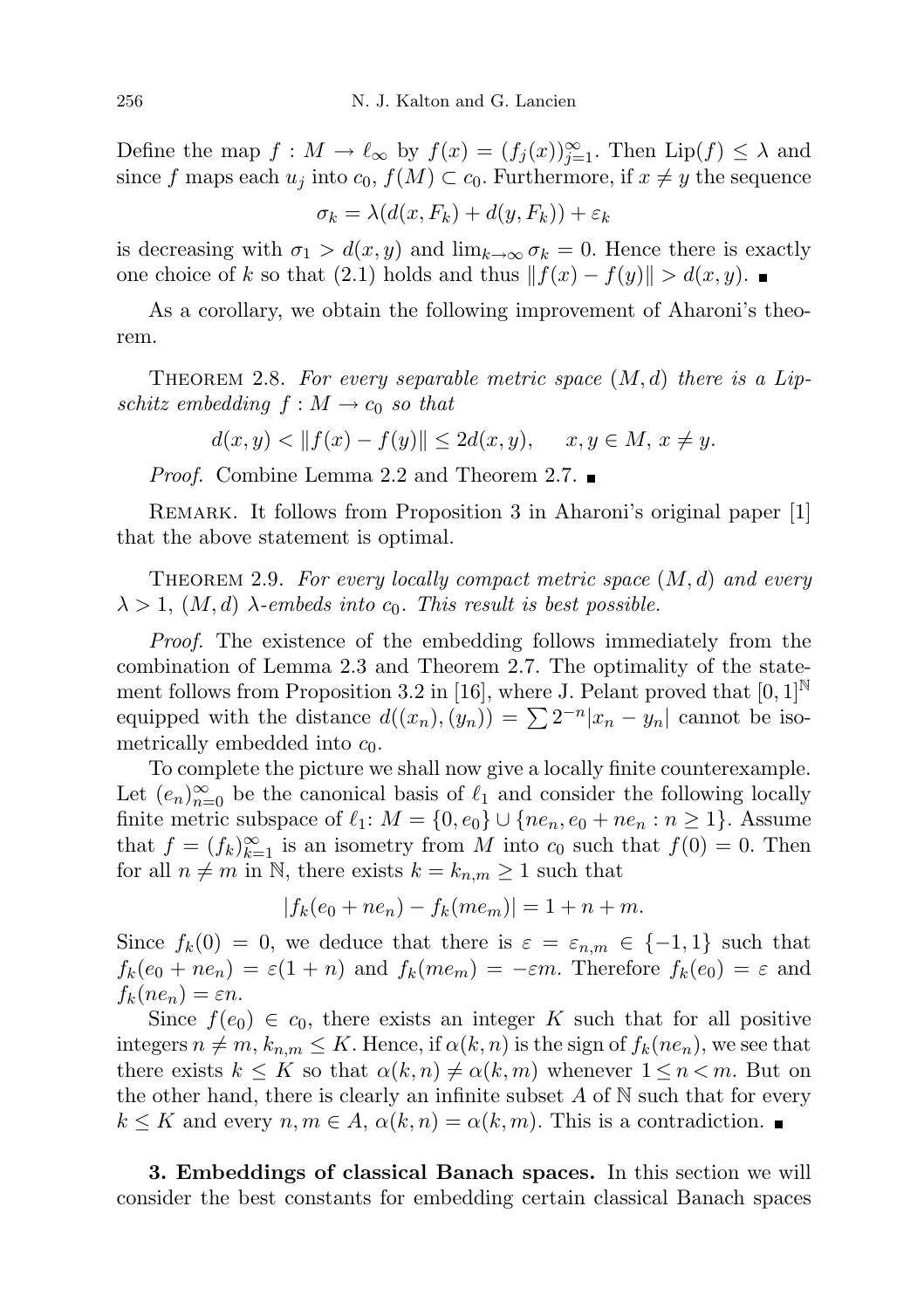into  $c_0$ . We start by establishing a lower bound condition, using the Borsuk– Ulam theorem.

PROPOSITION 3.1. Suppose that X is a Banach space and  $f: X \to c_0$  is a Lipschitz embedding with constant  $\lambda_0$ . Then for any  $u \in X$  with  $||u|| = 1$ and any infinite-dimensional subspace Y of X we have

$$
\inf_{\substack{y \in Y \\ \|y\|=1}} \|u + y\| \le \lambda_0.
$$

*Proof.* It follows from Proposition 2.4 that X has property  $\Pi(\lambda)$  for any  $\lambda > \lambda_0$ . Let us consider  $B_1 = -u + B_X$  and  $B_2 = u + B_X$ , where  $B_X$  denotes the closed unit ball of X. Suppose  $\mu > \lambda_0$  and select  $\mu > \lambda > \lambda_0$ . Then, for some  $\nu > \mu$ , we can find finitely many sets  $(U_j, V_j)_{j=1}^N$  (which we can assume to be closed) satisfying

$$
\lambda \delta(U_j, V_j) \ge 2\nu \quad \text{and} \quad \{(x, y) \in B_1 \times B_2 : ||x - y|| > 2\mu\} \subset \bigcup_{j=1}^N (U_j \times V_j).
$$

Now let  $E$  be any subspace of  $X$  of dimension greater than  $N$  and let

$$
A_j = \{ e \in E : ||e|| = 1, (-u + e, u - e) \in U_j \times V_j \}.
$$

Thus the sets  $A_i$  are all closed subsets of the unit sphere  $S_E$  of E. Assume that for any  $e \in S_E$ ,  $\|u - e\| > \mu$ . Then  $A_1 \cup \cdots \cup A_N = S_E$ . We now use a classical corollary of the Borsuk–Ulam theorem which is in fact due to Lyusternik and Shnirelman [13] and predates Borsuk's work (see [14, p. 23]). This gives the existence of e in  $S_E$  and  $k \leq N$  such that e and  $-e$  belong to  $A_k$ , i.e.  $-u \pm e \in U_k$  and  $u \pm e \in V_k$ . This in turn implies  $\delta(U_k, V_k) \leq 2$  and hence  $\lambda \geq \nu > \mu$ , which is a contradiction. Thus there exists  $e \in S_E$  with  $||u - e|| \leq \mu.$ 

Since this is true for every finite-dimensional subspace  $E$  of dimension greater than N and every  $\mu > \lambda_0$ , the conclusion follows.

THEOREM 3.2. Suppose  $1 \leq p < \infty$ . Then there is a Lipschitz embedding of  $\ell_p$  into  $c_0$  with constant  $2^{1/p}$ , and this constant is best possible.

*Proof.* The fact that  $\ell_p$  does not  $\lambda$ -embed into  $c_0$  when  $\lambda < 2^{1/p}$  follows immediately from Proposition 3.1. So we only need to show that  $\ell_p$  satisfies condition  $\Pi(2^{1/p})$ .

Let  $B_1$  and  $B_2$  be balls with centers  $a_1, a_2$  and radii  $r_1, r_2$ . Suppose  $\mu > 2^{1/p}$ . Then  $\mu < 2^{1/p}(\mu^p - 1)^{1/p}$ . We pick  $\nu$  such that

$$
\mu < \nu < 2^{1/p}(\mu^p - 1)^{1/p}
$$

and we fix  $\varepsilon > 0$  so that

$$
2^{1/p}(\mu^p(r_1+r_2)^p - (r_1+r_2+2\varepsilon)^p)^{1/p} - 2^{1+1/p}\varepsilon > \nu(r_1+r_2).
$$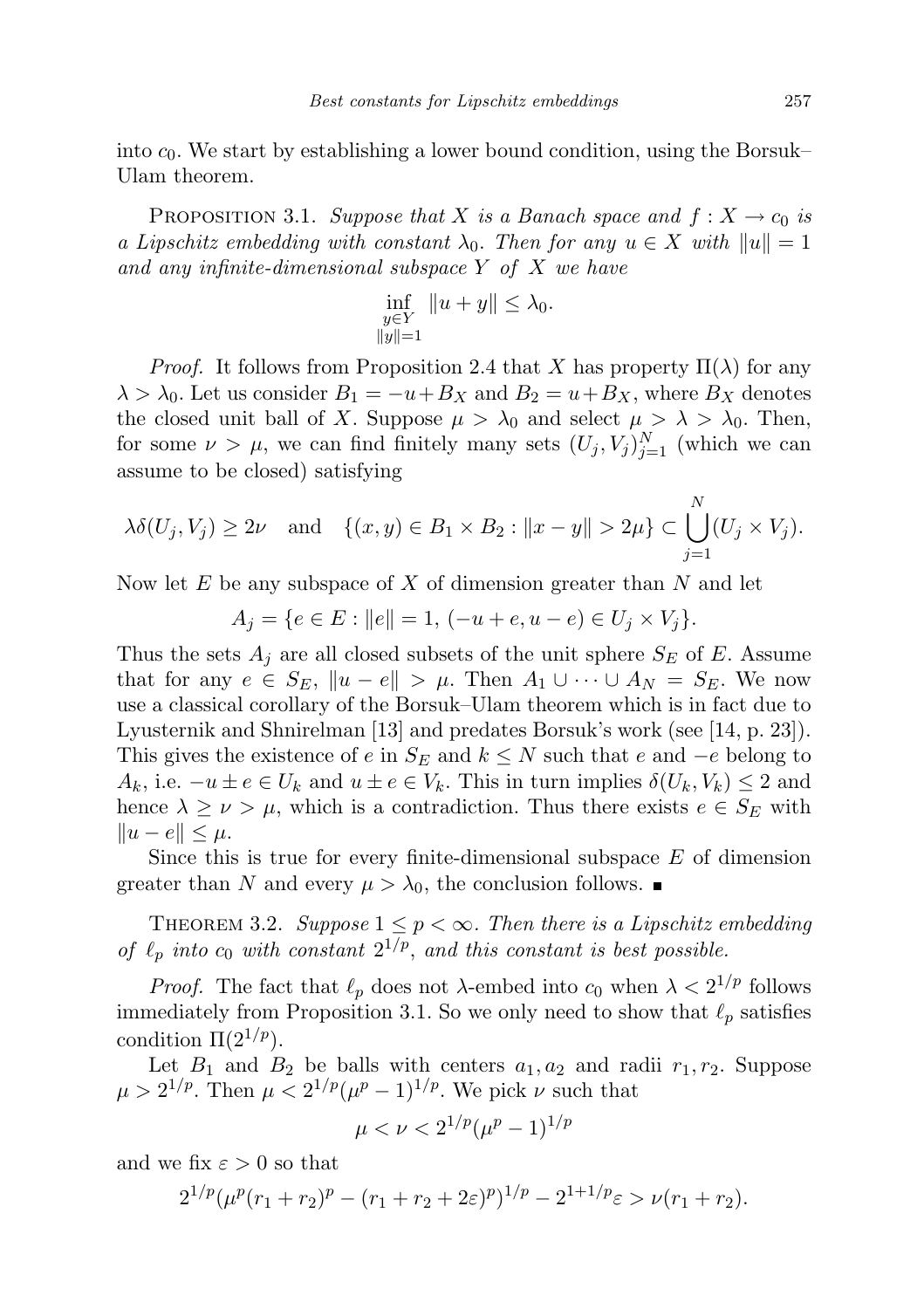We first select  $N \in \mathbb{N}$  so that

$$
\sum_{k=N+1}^{\infty} |a_1(k)|^p, \sum_{k=N+1}^{\infty} |a_2(k)|^p < \varepsilon^p.
$$

Let E be the linear span of  $\{e_1, \ldots, e_N\}$ , where  $(e_j)_{j=1}^{\infty}$  is the canonical basis of  $\ell_p$ . Let P the canonical projection of  $\ell_p$  onto E,  $Q = I - P$  and  $R = \max(||a_1|| + r_1, ||a_2|| + r_2)$ . Then we partition  $RB_E$  into finitely many sets  $A_1, \ldots, A_m$  with diam  $A_i < \varepsilon$ .

Now, set  $U_j = \{x \in B_1 : Px \in A_j\}, V_j = \{x \in B_2 : Px \in A_j\}$  and

$$
S = \{(j,k) : \exists (x,y) \in U_j \times V_k, ||x - y|| > \mu(r_1 + r_2)\}.
$$

Thus we have

$$
\{(x,y)\in B_1\times B_2: ||x-y||>\mu(r_1+r_2)\}\subset \bigcup_{(j,k)\in S} U_j\times V_k.
$$

It remains to estimate  $\delta(U_j, V_k)$  for  $(j, k) \in S$ . Suppose that  $u \in U_j$ ,  $v \in V_k$ and  $x \in U_j$ ,  $y \in V_k$  are such that  $||x - y|| > \mu(r_1 + r_2)$ . Then

$$
||u - v|| \ge ||Pu - Pv|| \ge ||Px - Py|| - 2\varepsilon.
$$

On the other hand,

$$
r_1 \ge ||x - a_1|| \ge ||Qx - Qa_1|| \ge ||Qx|| - \varepsilon,
$$
  
\n
$$
r_2 \ge ||y - a_2|| \ge ||Qy - Qa_2|| \ge ||Qy|| - \varepsilon.
$$

Thus

$$
||Qx - Qy|| \le r_1 + r_2 + 2\varepsilon.
$$

Now

 $\mu^{p}(r_1+r_2)^p < ||Px-Py||^p + ||Qx-Qy||^p \leq ||Px-Py||^p + (r_1+r_2+2\varepsilon)^p.$ Hence

$$
||Px - Py||^p > \mu^p(r_1 + r_2)^p - (r_1 + r_2 + 2\varepsilon)^p
$$

and thus

$$
2^{1/p}\delta(U_j, V_k) \ge 2^{1/p}(\mu^p(r_1+r_2)^p - (r_1+r_2+2\varepsilon)^p)^{1/p} - 2^{1+1/p}\varepsilon > \nu(r_1+r_2).
$$

We now give a second lower bound condition in place of Proposition 3.1. We do not know whether the conclusion can be improved replacing  $\lambda_0^3$  by  $\lambda_0$ . If X has a 1-unconditional basis,  $\lambda_0^3$  can be improved to  $\lambda_0^2$ .

PROPOSITION 3.3. If X is a separable Banach space and  $f: X \to c_0$  is a Lipschitz embedding with constant  $\lambda_0$  then if  $||x|| = 1$  and  $(x_n)_{n=1}^{\infty}$  is a normalized weakly null sequence in X, we have

(3.2) 
$$
\limsup_{n \to \infty} ||x + x_n|| \leq \lambda_0^3.
$$

*Proof.* We assume that  $||x-y|| \le ||f(x)-f(y)|| \le \lambda_0 ||x-y||$  for  $x, y \in X$ . Let  $U$  be a non-principal ultrafilter on the natural numbers  $N$ . We start by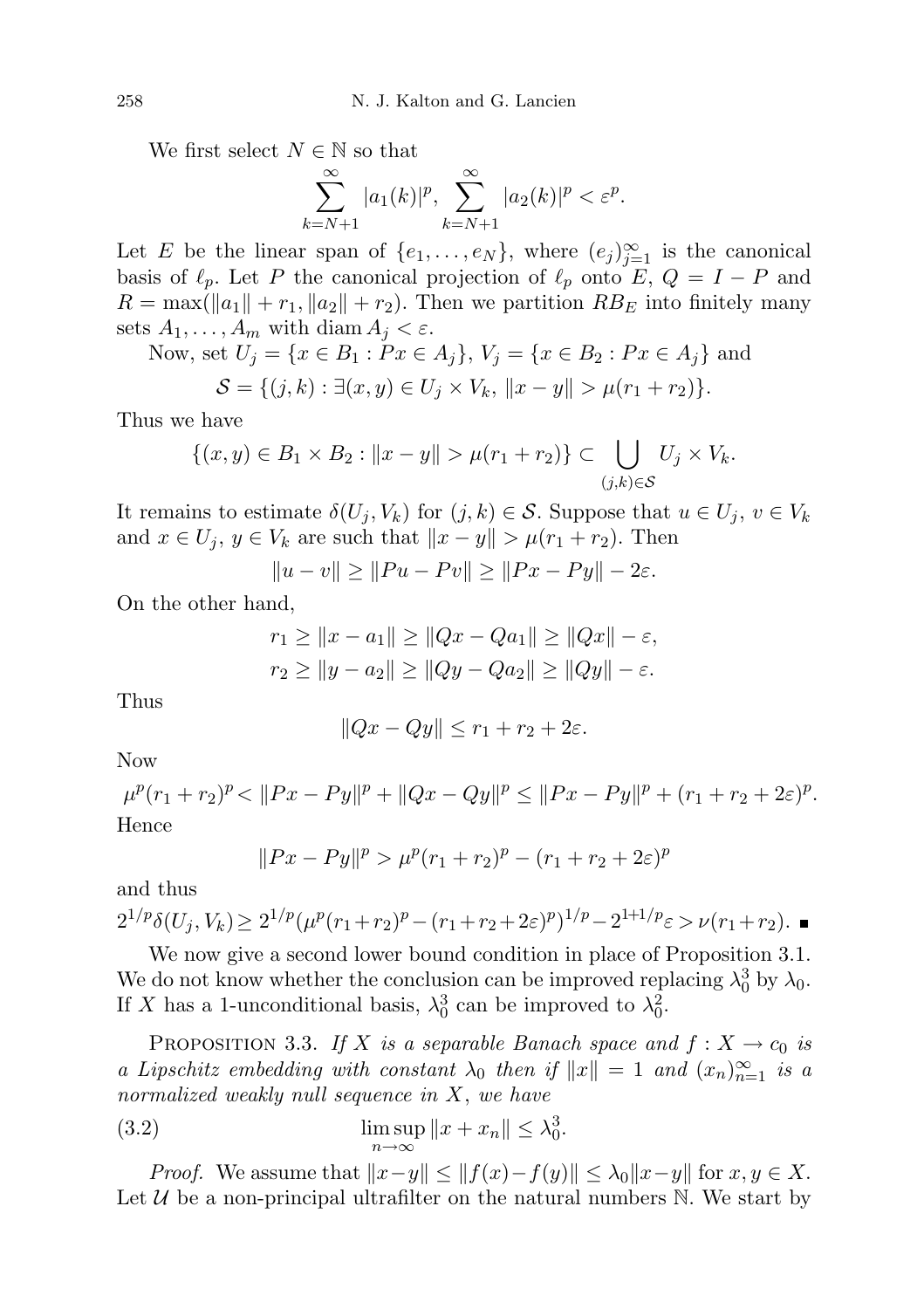proving that if  $x \in X$  and  $(y_n)_{n=1}^{\infty}, (z_n)_{n=1}^{\infty}$  are two weakly null sequences with  $\lim_{n\in\mathcal{U}}||y_n|| \leq ||x||$  and  $\lim_{n\in\mathcal{U}}||z_n|| \leq ||x||$  then

(3.3) 
$$
\lambda_0^{-1} \lim_{n \in \mathcal{U}} \|2x + y_n + z_n\| \le \lim_{m \in \mathcal{U}} \lim_{n \in \mathcal{U}} \|2x + y_m + z_n\|
$$

$$
\le \lambda_0 \lim_{n \in \mathcal{U}} \|2x + y_n + z_n\|.
$$

It suffices to show this under the condition  $\lim_{n\in\mathcal{U}}||y_n|| = \alpha$ ,  $\lim_{n\in\mathcal{U}}||z_n|| =$ β where  $\alpha, \beta \leq 1$  and  $||x|| = 1$ . Fix any  $\varepsilon > 0$ . Let  $f(x) = (f_j(x))_{j=1}^{\infty}$ . Then for some  $N$  we have

$$
|f_j(x) - f_j(-x)| < \varepsilon, \quad j > N.
$$

Thus

$$
|f_j(x + y_m) - f_j(-x - z_n)| \leq \lambda_0(||y_m|| + ||z_n||) + \varepsilon, \quad j > N.
$$

Hence

$$
\lim_{m \in \mathcal{U}} \lim_{n \in \mathcal{U}} \max_{j > N} |f_j(x + y_m) - f_j(-x - z_n)| \leq \lambda_0(\alpha + \beta) + \varepsilon
$$

and

$$
\lim_{n \in \mathcal{U}} \max_{j > N} |f_j(x + y_n) - f_j(-x - z_n)| \leq \lambda_0(\alpha + \beta) + \varepsilon.
$$

Let 
$$
\sigma_j = \lim_{n \in \mathcal{U}} f_j(x + y_n)
$$
 and  $\tau_j = \lim_{n \in \mathcal{U}} f_j(-x - z_n)$ . Then  

$$
\lim_{n \in \mathcal{U}} |f_j(x + y_n) - f_j(-x - z_n)| = |\sigma_j - \tau_j|
$$

and

$$
\lim_{m \in \mathcal{U}} \lim_{n \in \mathcal{U}} |f_j(x + y_m) - f_j(-x - z_n)| = |\sigma_j - \tau_j|.
$$

Thus

$$
\lim_{n \in \mathcal{U}} ||2x + y_n + z_n|| \le \lim_{n \in \mathcal{U}} ||f(x + y_n) - f(-x - z_n)||
$$
  
\n
$$
\le \max(\max_{1 \le j \le N} |\sigma_j - \tau_j|, \lambda_0(\alpha + \beta) + \varepsilon)
$$
  
\n
$$
\le \max(\lambda_0 \lim_{m \in \mathcal{U}} \lim_{n \in \mathcal{U}} ||2x + y_m + z_n||, \lambda_0(\alpha + \beta) + \varepsilon).
$$

Noting that  $\varepsilon > 0$  is arbitrary and that

$$
\alpha + \beta \le 2 \le \lim_{m \in \mathcal{U}} \lim_{n \in \mathcal{U}} \|2x + y_m + z_n\|
$$

we deduce that

$$
\lim_{n \in \mathcal{U}} \|2x + y_n + z_n\| \leq \lambda_0 \lim_{m \in \mathcal{U}} \lim_{n \in \mathcal{U}} \|2x + y_m + z_n\|.
$$

The other inequality in (3.3) is similar.

Now choose  $x_n = y_n = -z_n$  in (3.3). We obtain

$$
\lim_{m \in \mathcal{U}} \lim_{n \in \mathcal{U}} \|2x + x_m - x_n\| \le 2\lambda_0 \|x\|
$$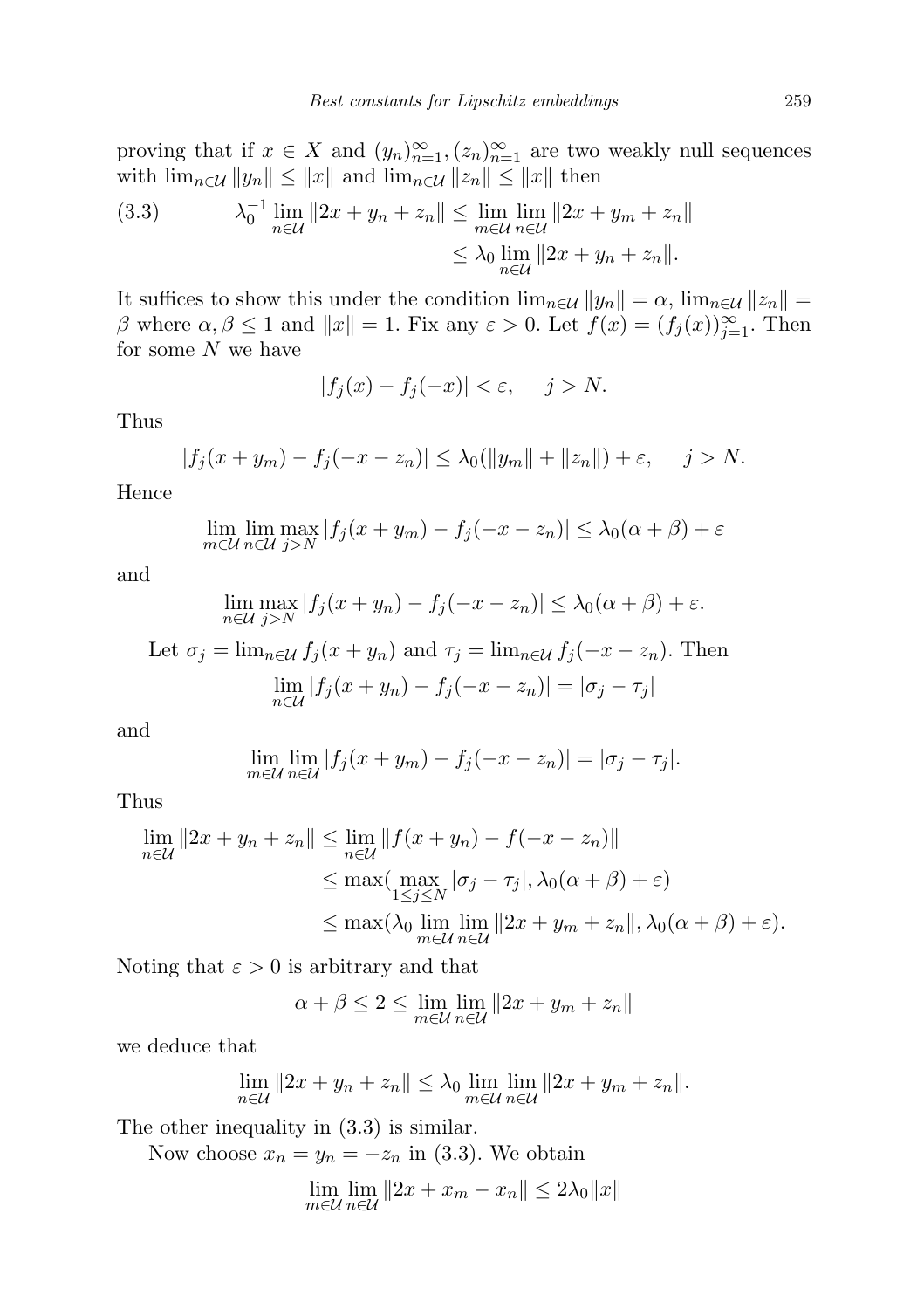provided  $(x_n)_{n=1}^{\infty}$  is weakly null and  $\lim_{n\in\mathcal{U}}||x_n|| \leq ||x||$ . Hence 1  $\mathbf{H}$ 

$$
\lim_{m\in\mathcal{U}}||x+\tfrac{1}{2}x_m||\leq\lambda_0||x||.
$$

This inequality can be iterated to show that

$$
\lim_{m \in \mathcal{U}} \lim_{n \in \mathcal{U}} \|x + \frac{1}{2}x_m + \frac{1}{2}x_n\| \leq \lambda_0^2 \|x\|.
$$

Now assume  $||x|| = 1$  and  $(x_n)_{n=1}^{\infty}$  is a normalized weakly null sequence. Then

$$
\lim_{n \in \mathcal{U}} \|x + x_n\| = \frac{1}{2} \lim_{n \in \mathcal{U}} \|2x + x_n + x_n\|
$$
  

$$
\leq \frac{1}{2} \lambda_0 \lim_{m \in \mathcal{U}} \lim_{n \in \mathcal{U}} \|2x + x_m + x_n\| \leq \lambda_0^3.
$$

THEOREM 3.4. Let  $X$  be a separable Banach space.

- (i) If X isometrically embeds into  $c_0$ , then X is linearly isometric to a closed subspace of  $c_0$ .
- (ii) If, for every  $\varepsilon > 0$ , X Lipschitz embeds into  $c_0$  with constant at most  $1 + \varepsilon$ , then, for every  $\varepsilon > 0$ , there is a closed subspace  $Y_{\varepsilon}$  of  $c_0$  with Banach–Mazur distance  $d_{BM}(X, Y_{\varepsilon}) < 1 + \varepsilon$ .

*Proof.* (i) is a direct consequence of the result of [8] that if a *separable* Banach space is isometric to a subset of a Banach space Z then it is also linearly isometric to a subspace of Z.

(ii) Here we first observe that if X contains a subspace isomorphic to  $\ell_1$ then, for any  $\varepsilon > 0$ , it contains a subspace  $Z_{\varepsilon}$  with Banach–Mazur distance  $d_{BM}(Z_{\varepsilon}, \ell_1) \leq 1 + \varepsilon$  by James' distortion theorem [10]. Assume now that X can be  $\lambda$ -embedded into  $c_0$ . Thus, for any  $\varepsilon > 0$ ,  $\ell_1$  can be  $\lambda(1+\varepsilon)$ -embedded into  $c_0$ . Then it follows from Aharoni's counterexample in [1] that  $\lambda \geq 2$ .

Suppose now that X does not contain any isomorphic copy of  $\ell_1$ . If  $||x|| = 1$  and  $(x_n)_{n=1}^{\infty}$  is any normalized weakly null sequence then by Proposition 3.3 we have

$$
\lim_{n \to \infty} \|x + x_n\| = 1.
$$

The conclusion then follows from [12, Theorem 3.5].  $\blacksquare$ 

REMARK. The modulus of asymptotic smoothness of a Banach space  $X$ has been defined in [15] as follows. If  $\tau > 0$ , then

$$
\varrho_X(\tau) = \sup_{x \in S_X} \inf_{\dim(X/Y) < \infty} \sup_{y \in S_Y} ||x + \tau y|| - 1.
$$

The space X is said to be asymptotically uniformly flat if  $\rho_X(\tau) = 0$  for some  $\tau > 0$ . Clearly, this is closely related to equation (3.2). It is shown in [9] and [11] that a uniformly flat Banach space is isomorphic to a subspace of  $c_0$ . This property, or rather its dual version, is used in [9] to show that a Banach space which is Lipschitz isomorphic to a *subspace* of  $c_0$  is linearly isomorphic to a subspace of  $c_0$ .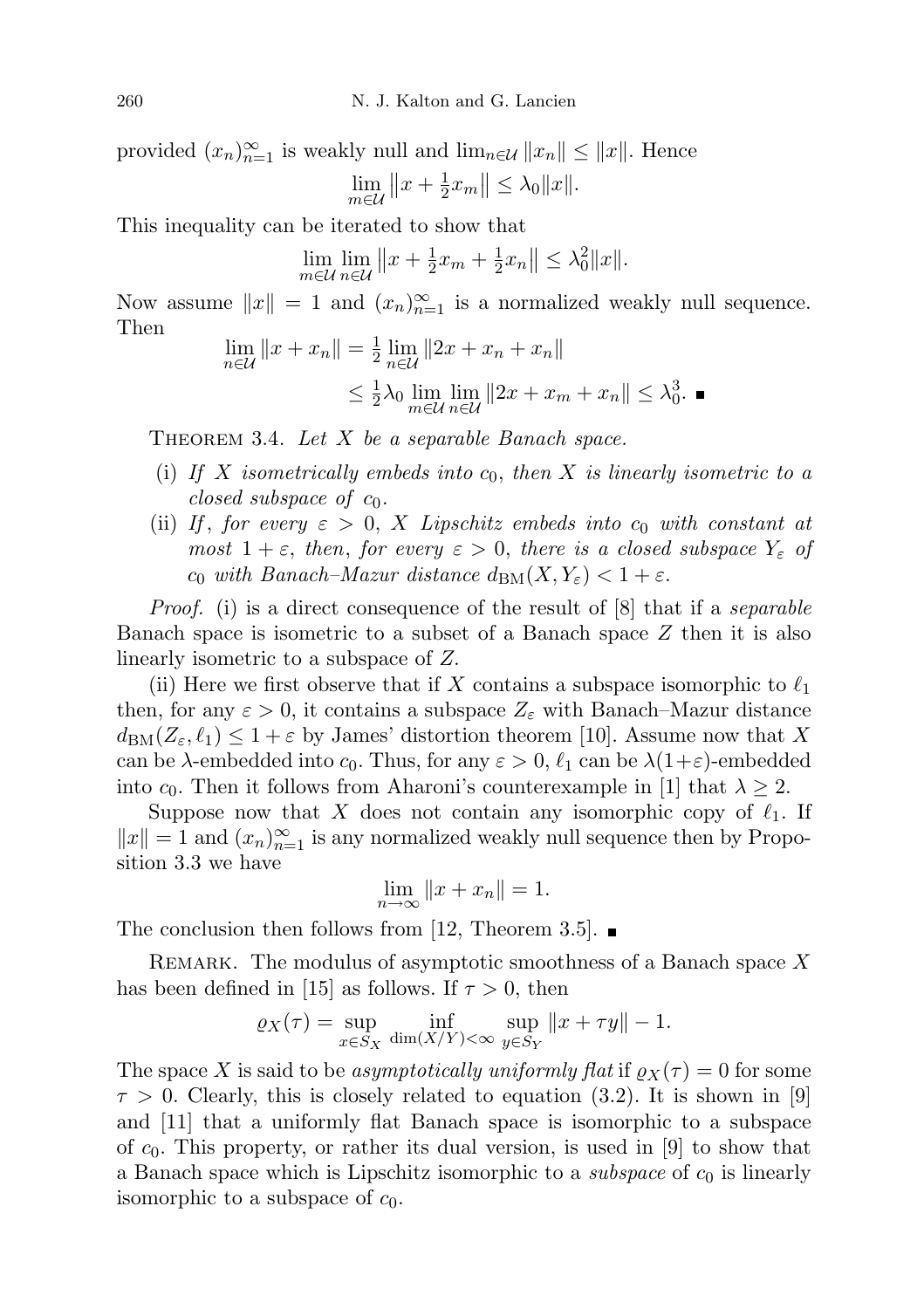**4. Embeddings into**  $c_0^+$ . In this section and the following we complete the already thorough study of Lipschitz embeddings into  $c_0^+$  made by Pelant in [16].

LEMMA 4.1. Let  $(M, d)$  be a metric space and suppose that A, B and C are non-empty subsets of M. Then for  $\varepsilon > 0$ , there exists a Lipschitz function  $f : M \to \mathbb{R}_+$  with  $\text{Lip}(f) \leq 1$  such that

- (i)  $f(x) \leq \varepsilon$ ,  $x \in C$ ,
- (ii)  $|f(x) f(y)| \ge \theta = \min(\delta(A, B), \max(\delta(A, C), \delta(B, C)) + \varepsilon), x \in A,$  $y \in B$ .

*Proof.* Assume  $\delta(A, C) \geq \delta(B, C)$ . Then  $\theta = \min(\delta(A, B), \delta(A, C) + \varepsilon)$ . Define

$$
f(x) = \max(\theta - d(x, A), 0), \quad x \in M.
$$

Then  $f(x) = \theta$  for  $x \in A$ . If  $x \in B$  then  $\theta - d(x, A) \leq \theta - \delta(A, B) \leq 0$ , so that  $f(x) = 0$ . Finally, if  $x \in C$  we have  $\theta - d(x, A) \leq \theta - \delta(A, C) \leq \varepsilon$ , so that  $f(x) \leq \varepsilon$ .

We may now introduce a condition analogous to  $\Pi(\lambda)$ . We say that  $(M, d)$ has *property*  $\Pi_+(\lambda)$ , where  $\lambda > 1$ , if:

(i) Whenever  $\mu > \lambda$  there exists  $\nu > \mu$  so that if  $B_1$  and  $B_2$  are two metric balls of the same radius  $r$ , there are a finite number of sets  $(U_j)_{j=1}^N$  and  $(V_j)_{j=1}^N$  so that

$$
\lambda \delta(U_j, V_j) \ge \nu r
$$

and

$$
\{(x, y) \in B_1 \times B_2 : d(x, y) > \mu r\} \subset \bigcup_{j=1}^N (U_j \times V_j).
$$

(ii) If  $1 < \lambda \leq 2$ , there exists  $1 < \theta < \lambda$  and a function  $\varphi : M \to [0, \infty)$ so that

(4.4) 
$$
|\varphi(x) - \varphi(y)| \le d(x, y) \le \theta \max(\varphi(x), \varphi(y)), \quad x, y \in M.
$$

Let us note here that condition (ii) is not required when  $\lambda > 2$  since for any fixed  $a \in X$  the function  $\varphi(x) = d(x, a)$  satisfies (4.4) with  $\theta = 2$ .

We can repeat the same program for property  $\Pi_+(\lambda)$ .

LEMMA 4.2. Every metric space has property  $\Pi_+(3)$ .

*Proof.* For  $\mu > 3$ , let

 $U = B_1 \cap \{x : \exists y \in B_2, d(x, y) > \mu r\}, \quad V = B_2 \cap \{y : \exists x \in B_1, d(x, y) > \mu r\}.$ Then

$$
\{(x,y)\in B_1\times B_2: d(x,y)>\mu r\}\subset U\times V.
$$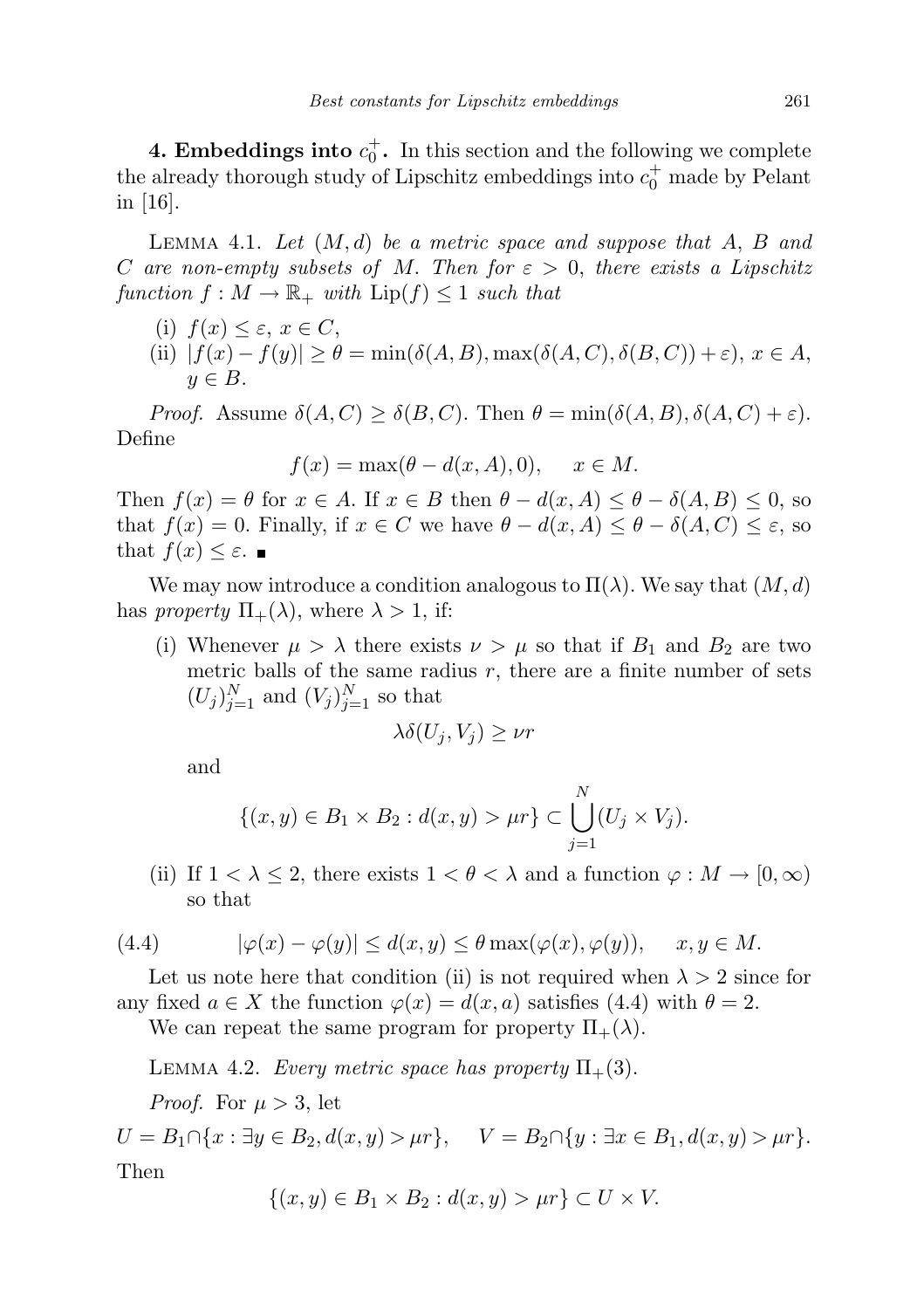Suppose  $x \in U$ ,  $y \in V$ . Then there exists  $x' \in U$  with  $d(x', y) > \mu r$ . Hence

$$
d(x, y) > \mu r - d(x, x') \ge (\mu - 2)r.
$$

Therefore we can take  $\nu = 3\mu - 6 > \mu$ .

LEMMA 4.3. Let  $\lambda > 2$ . Then every locally compact metric space has property  $\Pi_+(\lambda)$ .

The proof is immediate. Let us mention that a locally compact metric space satisfies condition (i) for every  $\lambda > 1$ .

We also have

LEMMA 4.4. If  $\lambda > 1$ , then any compact metric space has property  $\Pi_+(\lambda)$ .

*Proof.* Let  $(K, d)$  be a compact metric space. We only have to prove condition (ii). For  $\varepsilon > 0$ , pick a finite  $\varepsilon$ -net F of K and define

$$
\varphi_{\varepsilon}(x) = \max_{z \in F} (d(x, z)).
$$

For a given  $\lambda > 1$ ,  $\varphi_{\varepsilon}$  satisfies condition (ii) of  $\Pi_{+}(\lambda)$  if  $\varepsilon$  is small enough.

PROPOSITION 4.5. Suppose  $\lambda_0 \geq 1$  and M is a metric space which Lipschitz embeds into  $c_0^+$  with constant  $\lambda_0$ . Then M has property  $\Pi_+(\lambda)$  for all  $\lambda > \lambda_0$ .

*Proof.* We first consider (i) of the definition of  $\Pi_+(\lambda)$ . Suppose  $\mu > \lambda > \lambda_0$ . Let  $B_1, B_2$  be metric balls of radii  $r > 0$  and centers  $a_1, a_2$ .

Let  $\Delta = \{(x, y) \in B_1 \times B_2 : d(x, y) > \mu r\}$  and  $f : M \to c_0^+$  be an embedding such that

$$
d(x, y) \le ||f(x) - f(y)|| \le \lambda_0 d(x, y), \quad x, y \in M.
$$

Suppose  $f(x) = (f_i(x))_{i=1}^{\infty}$ . Then there exists *n* so that

$$
f_i(a_1), f_i(a_2) < ( \mu - \lambda )r, \quad i \ge n+1.
$$

Thus if  $(x, y) \in \Delta$  we have

 $|f_i(x) - f_i(y)| \le \max(f_i(x), f_i(y)) < (\mu - \lambda)r + \lambda_0 r < d(x, y), \quad i \ge n + 1.$ Hence

$$
d(x,y) \le \max_{1 \le i \le n} |f_i(x) - f_i(y)|, \quad (x,y) \in \Delta.
$$

Choose  $\varepsilon > 0$  so that  $\lambda(\mu - \varepsilon) > \lambda_0 \mu$ . By a compactness argument we can find coverings  $(W_k)_{k=1}^m$  of  $B_1$  and  $(W_k')_{k=1}^{m'}$  of  $B_2$  such that

$$
|f_i(x) - f_i(x')| \le \frac{1}{2}\varepsilon r, \quad x, x' \in W_k, 1 \le i \le n, 1 \le k \le m,
$$

and

$$
|f_i(x) - f_i(x')| \le \frac{1}{2}\varepsilon r, \quad x, x' \in W'_k, 1 \le i \le n, 1 \le k \le m'.
$$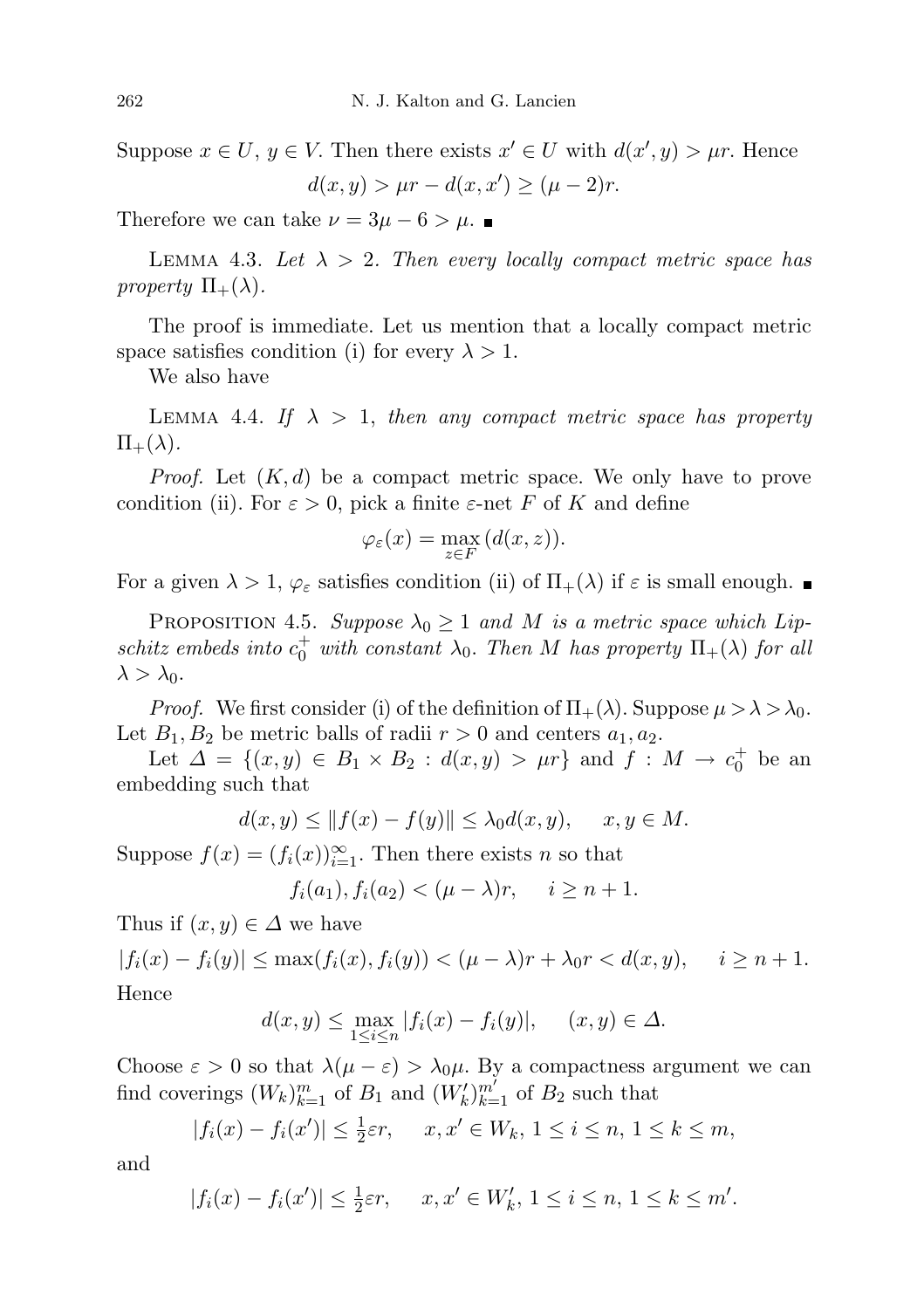Let

$$
\mathcal{S} = \{(k, k'): 1 \leq k \leq m, 1 \leq k' \leq m', W_k \times W'_{k'} \cap \Delta \neq \emptyset\}
$$

and define  $(U_j)_{j=1}^N$ ,  $(V_j)_{j=1}^N$  in such a way that  $(U_j \times V_j)_{j=1}^N$  is an enumeration of  $(W_k \times W_{k'})_{(k,k') \in \mathcal{S}}$ . Then  $\Delta \subset \bigcup_{j=1}^N U_j \times V_j$  and the same calculations as in the proof of Proposition 2.4 give

$$
\lambda \delta(U_j, V_j) \ge \nu r \quad \text{ with } \nu = \lambda \lambda_0^{-1} (\mu - \varepsilon) > \mu.
$$

If  $\lambda \leq 2$  we must also consider (ii). Here we define  $\varphi(x) = \lambda_0^{-1} ||f(x)||$ where  $f: M \to c_0^+$  is as above. Then  $\varphi$  satisfies (4.4) with  $\theta = \lambda_0$ . Indeed,

$$
|\varphi(x) - \varphi(y)| \le \lambda_0^{-1} ||f(x) - f(y)|| \le d(x, y)
$$

and

$$
d(x, y) \le ||f(x) - f(y)|| \le \max(||f(x)||, ||f(y)||) \le \lambda_0 \max(\varphi(x), \varphi(y)).
$$

Next, in place of Lemma 2.5 we have

LEMMA 4.6. Let  $\lambda > 1$  and  $(M, d)$  be a metric space with property  $\Pi_+(\lambda)$ . Then for every  $\mu > \lambda$  there is a constant  $\nu > \mu$  so that if  $B_1$ and  $B_2$  are two metric balls of radius r then there are finitely many sets  $(U_j)_{j=1}^N$ ,  $(V_j)_{j=1}^N$  such that if  $(x, y) \in B_1 \times B_2$  and  $d(x, y) > \mu r$  then there exists  $1 \leq j \leq N$  so that  $x \in U_j$ ,  $y \in V_j$  and

$$
\lambda \mu \delta(U_j, V_j) \ge \nu d(x, y).
$$

We omit the proof of this, which is very similar to that of Lemma 2.5 and only uses part (i) of the definition of  $\Pi_+(\lambda)$ .

Then we have the following analogue of Lemma 2.6.

LEMMA 4.7. Let  $\lambda > 1$ . Suppose  $(M, d)$  has property  $\Pi_+(\lambda)$ . Suppose  $0 < \alpha < \beta$ . Let F, G be finite subsets of M and let  $\Delta_+(F, G, \alpha, \beta)$  be the set of  $(x, y) \in M \times M$  such that

 $\lambda \max(d(x, G), d(y, G)) + \alpha \leq d(x, y) < \lambda \max(d(x, F), d(y, F)) + \beta.$ 

Then there is a finite set  $\mathcal{F} = \mathcal{F}(F, G, \alpha, \beta)$  of functions  $f : M \to \mathbb{R}_+$  with  $\text{Lip}(f) \leq \lambda$  and such that

$$
f(x) \le \lambda \beta, \quad x \in F,
$$

and

$$
d(x,y) < \max_{f \in \mathcal{F}} |f(x) - f(y)|, \quad (x,y) \in \Delta_+(F,G,\alpha,\beta).
$$

Proof. We first argue that for some constant K we have

$$
d(x, y) \le K, \quad x, y \in \Delta_+(F, G, \alpha, \beta).
$$

If  $\lambda > 2$  this follows from the fact that

$$
d(x, G) + d(y, G) \ge d(x, y) - R,
$$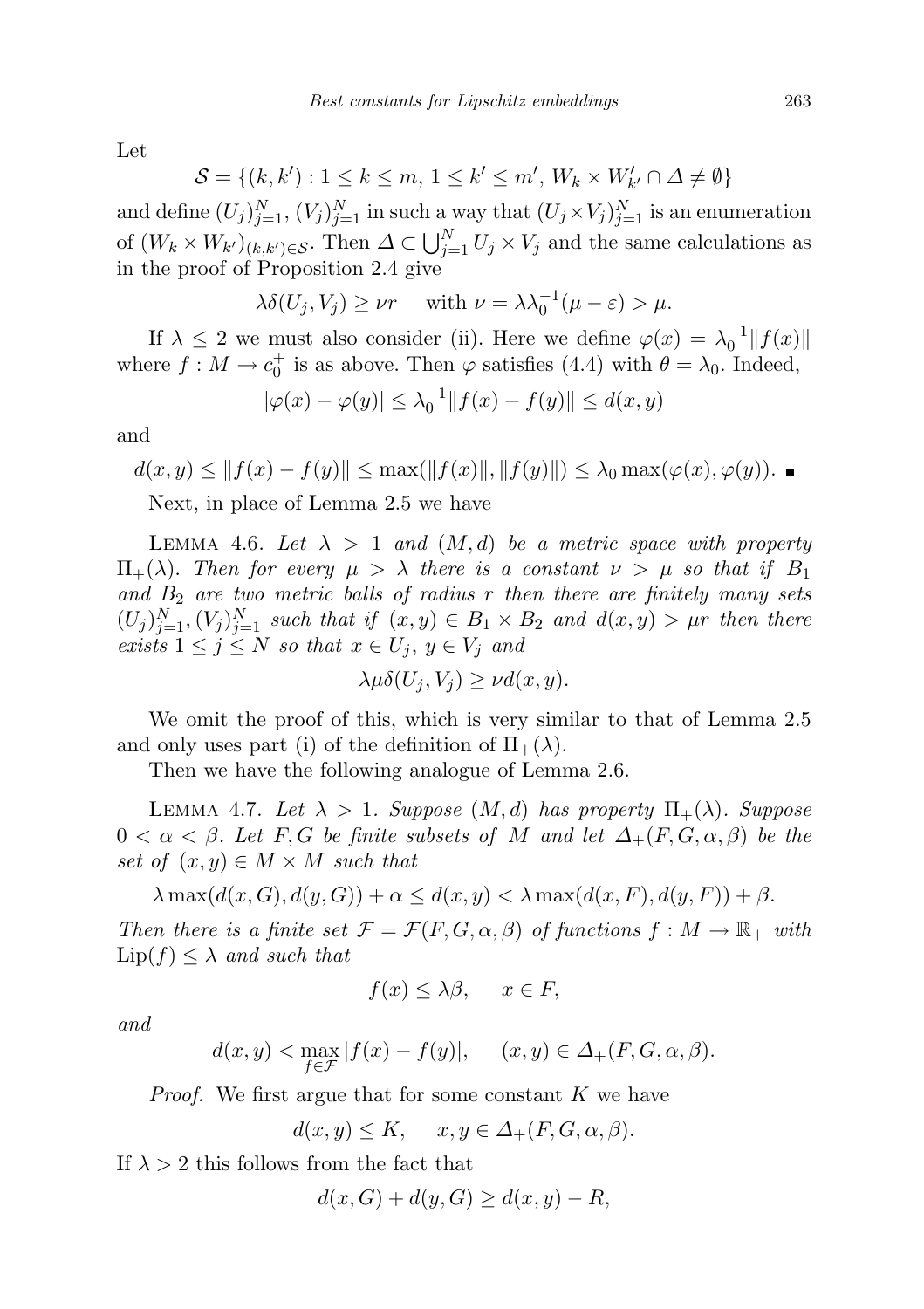where  $R$  is the diameter of  $G$ . Hence

$$
d(x, y) \le K = \lambda(\lambda - 2)^{-1}R, \quad x, y \in \Delta_+(F, G, \alpha, \beta).
$$

In the case  $1 < \lambda \leq 2$  let  $\varphi, \theta$  be as in the definition of  $\Pi_+(\lambda)$  and satisfy (4.4). Let  $K_0 = \max\{\varphi(z) : z \in G\}$ . Thus

$$
\lambda d(x, y) \leq \lambda \theta \max(\varphi(x), \varphi(y)) \leq \lambda \theta K_0 + \lambda \theta \max(d(x, G), d(y, G))
$$
  

$$
\leq \lambda \theta K_0 + \theta d(x, y), \quad x, y \in \Delta_+(F, G, \alpha, \beta),
$$

so that

$$
d(x, y) \le K = \frac{\lambda \theta K_0}{\lambda - \theta}, \quad x, y \in \Delta_+(F, G, \alpha, \beta).
$$

We next let

$$
\mu = \lambda + \frac{\alpha \lambda}{2K}
$$

and choose  $\nu = \nu(\mu)$  according to the conclusion of Lemma 4.6. We fix  $\varepsilon > 0$ so that  $\varepsilon < \min(\alpha/2\mu, \lambda^{-1}(\lambda - 1)\beta)$ .

Let  $E = \{x : d(x, G) \leq \lambda^{-1} K\}$ . Since E is metrically bounded and  $F \cup G$ is finite we can partition E into finitely many subsets  $(E_1, \ldots, E_m)$  so that for each  $z \in F \cup G$  we have

$$
|d(x,z)-d(x',z)|\leq\varepsilon,\quad \ x,x'\in E_j,\,1\leq j\leq m.
$$

For each j, we define  $z_j \in G$  and  $r_j$ , as in the proof of Lemma 2.6, so that

$$
\inf_{x \in E_j} d(x, z_j) = \inf_{x \in E_j} d(x, G) = r_j.
$$

Note that  $r_j \leq \lambda^{-1} K$  and  $E_j$  is contained in a ball  $B_j$  centered at  $z_j$  with radius  $r_i + \varepsilon$ .

Now for each pair  $(j, k)$  we denote by  $B_{j,k}$  the ball with center  $z_j$  and radius max $(r_j + \varepsilon, r_k + \varepsilon)$ . By Lemma 4.6, we can find finitely many pairs of sets  $(\widetilde{U}_{jkl}, \widetilde{V}_{jkl})_{l=1}^{N_{jk}}$  such that for every  $(x, y) \in B_{j,k} \times B_{k,j}$  with  $d(x, y) >$  $\mu(\max(r_j, r_k) + \varepsilon)$  there exists  $1 \leq l \leq N_{jk}$  with  $x \in \widetilde{U}_{jkl}$ ,  $y \in \widetilde{V}_{jkl}$  and

$$
\lambda \mu \delta(U_{jkl}, V_{jkl}) \ge \nu d(x, y).
$$

Then we set  $U_{jkl} = \widetilde{U}_{jkl} \cap E_j$  and  $V_{jkl} = \widetilde{V}_{jkl} \cap E_k$ .

We now apply Lemma 4.1 to construct Lipschitz functions  $f_{ikl}$ :  $M \to \mathbb{R}_+$  where  $1 \leq j, k \leq m, 1 \leq l \leq N_{jk}$  are such that  $\text{Lip}(f_{jkl}) \leq \lambda$ ,

$$
f_{jkl}(x) \le \lambda \beta, \quad x \in F,
$$

and

$$
|f_{jkl}(x) - f_{jkl}(y)| \ge \lambda \theta_{jkl}, \quad x \in U_{jkl}, y \in V_{jkl},
$$

where

$$
\theta_{jkl} = \min(\delta(U_{jkl}, V_{jkl}), \max(\delta(U_{jkl}, F), \delta(V_{jkl}, F)) + \beta).
$$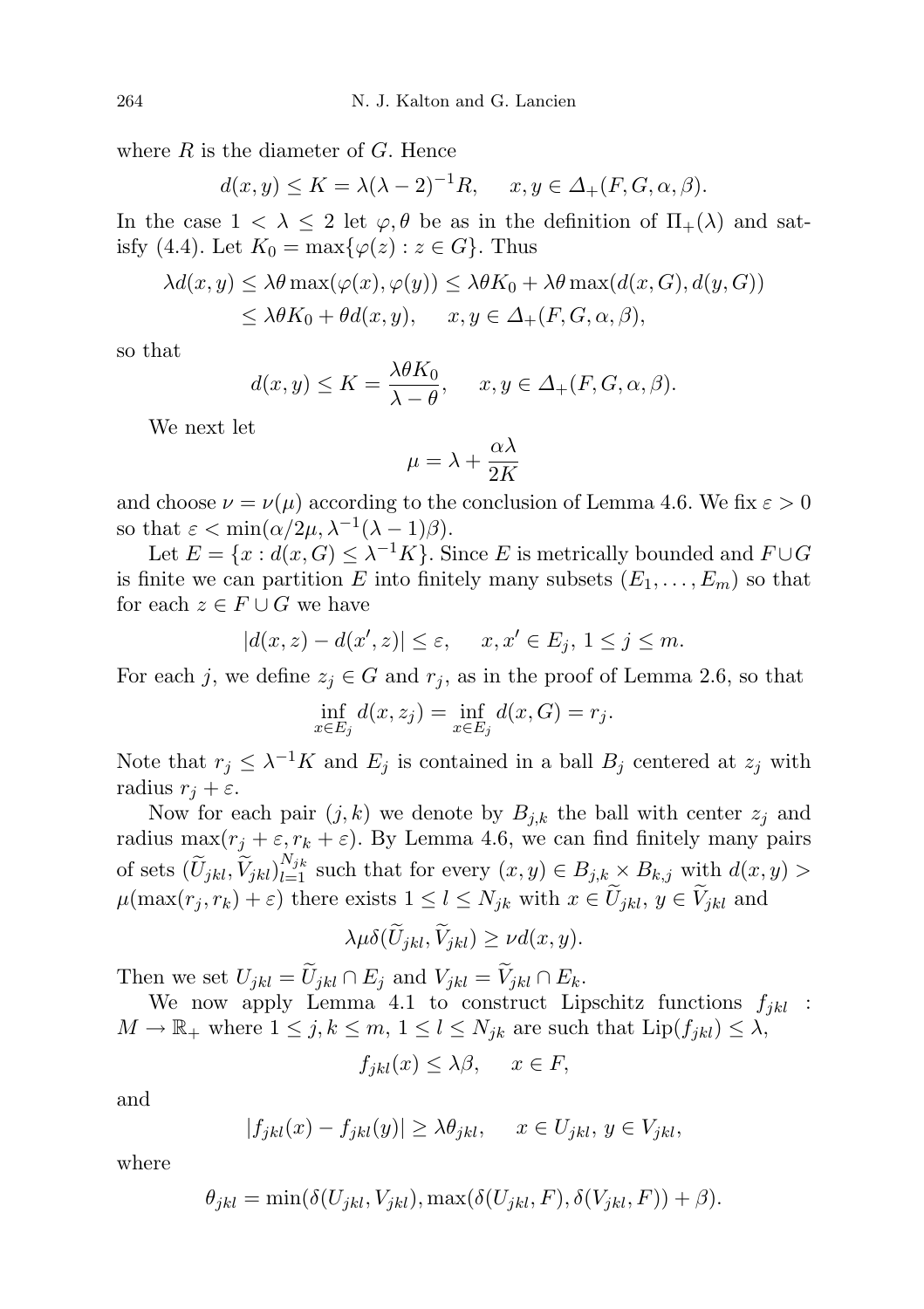Now let us suppose  $(x, y) \in \Delta_+(F, G, \alpha, \beta)$ . Then there exists  $(j, k)$  so that  $x \in E_j$ ,  $y \in E_k$ . It follows from our choice of  $\mu$  and  $\varepsilon$  that

$$
d(x, y) \ge \lambda \max(d(x, G), d(y, G)) + \alpha \ge \lambda \max(r_j, r_k) + \alpha
$$
  
>  $\mu(\max(r_j, r_k) + \varepsilon).$ 

Thus there exists  $1 \leq l \leq N_{jk}$  so that  $x \in U_{jkl}$ ,  $y \in V_{jkl}$  and

$$
\lambda \delta(U_{jkl}, V_{jkl}) \ge \frac{\nu}{\mu} d(x, y) > d(x, y).
$$

On the other hand,  $\varepsilon < \lambda^{-1}(\lambda - 1)\beta$ , so

$$
\lambda \max(\delta(U_{jkl}, F), \delta(V_{jkl}, F)) + \beta \ge \lambda \max(d(x, F), d(y, F)) + \lambda(\beta - \varepsilon)
$$
  
> 
$$
\lambda \max(d(x, F), d(y, F)) + \beta > d(x, y).
$$

Hence

$$
|f_{jkl}(x) - f_{jkl}(y)| \ge \lambda \theta_{jkl} > d(x, y).
$$

Thus we can take for F the collection of all functions  $f_{jkl}$  for  $1 \leq j, k \leq m$ ,  $1 \leq l \leq N_{jk}$ .

Finally, our theorem is

THEOREM 4.8. Suppose a separable metric space  $(M, d)$  has property  $\Pi_+(\lambda)$  with  $\lambda > 1$ . Then there is a Lipschitz embedding  $f: M \to c_0^+$  with

 $d(x, y) < ||f(x) - f(y)|| \leq \lambda d(x, y), \quad x, y \in M, x \neq y.$ 

Proof. We use the notation of the proof of Theorem 2.7. Then we build an increasing sequence  $(n_k)_{k=0}^{\infty}$  of integers (with  $n_0 = 0$ ) and a sequence  $(f_j)_{j=1}^{\infty}$  of Lipschitz functions  $f_j : M \to \mathbb{R}_+$  with  $\text{Lip}(f_j) \leq \lambda$  so that

$$
f_j(x) \leq \lambda \varepsilon_k, \quad x \in F_k, \, n_{k-1} < j \leq n_k,
$$

and if

(4.5) 
$$
\lambda \max(d(x, F_{k+1}), d(y, F_{k+1})) + \varepsilon_{k+1}
$$
  
 
$$
\leq d(x, y) < \lambda \max(d(x, F_k), d(y, F_k)) + \varepsilon_k
$$

then

$$
\max_{n_{k-1} < j \le n_k} |f_j(x) - f_j(y)| > d(x, y).
$$

If  $x \neq y$  then the sequence

$$
\tau_k = \lambda \max(d(x, F_k), d(y, F_k)) + \varepsilon_k
$$

is decreasing and tends to zero.

If  $\lambda > 2$ , we clearly have  $\tau_1 > d(x, y)$ .

Assume  $1 < \lambda \leq 2$ . Let  $\varphi$  be given by part (ii) of property  $\Pi_+(\lambda)$ . We choose  $\varepsilon_1 > \lambda \varphi(u_1)$ . Then

$$
d(x,y) \leq \lambda \max(\varphi(x),\varphi(y)) < \varepsilon_1 + \lambda \max(d(x,u_1),d(y,u_1)) = \tau_1.
$$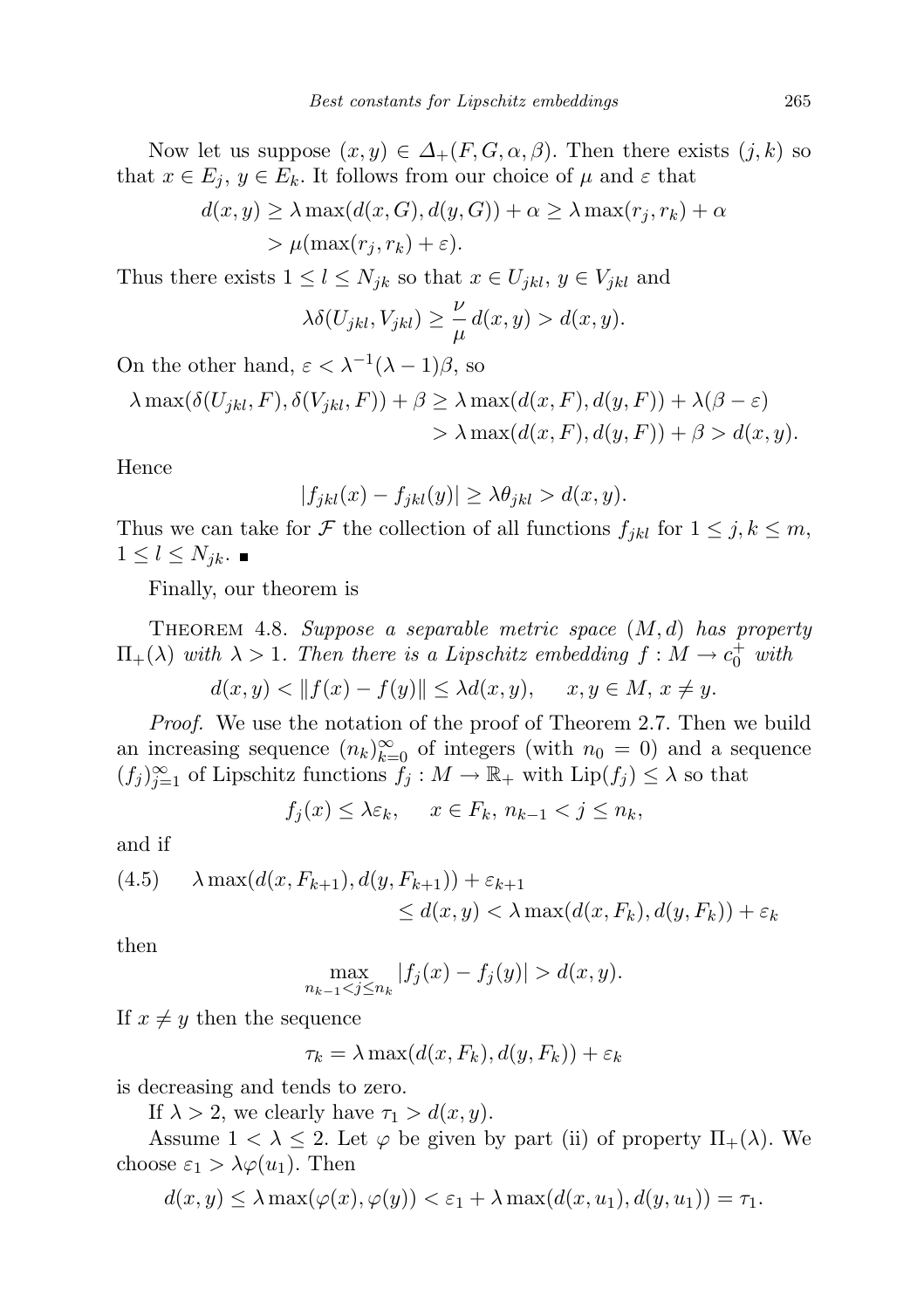Hence, in both cases the desired embedding can be defined again by  $f(x) =$  $(f_j(x))_{j=1}^{\infty}$ .

As a first corollary, we obtain the following two results of Pelant's ([16]).

Corollary 4.9.

(a) For every separable metric space  $(M, d)$  there is a Lipschitz embedding  $f: M \to c_0^+$  so that

 $d(x, y) < ||f(x) - f(y)|| < 3d(x, y), \quad x, y \in M, x \neq y.$ 

(b) For any compact metric space  $(K, d)$  and any  $\lambda > 1$ ,  $(K, d)$   $\lambda$ -embeds into  $c_0^+$ .

It is proved in [16] that both of the above statements are optimal. This was also known to Aharoni [2] for part (a).

We also have

THEOREM 4.10. For every locally compact metric space  $(M, d)$  and every  $\lambda > 2$ ,  $(M, d)$   $\lambda$ -embeds into  $c_0^+$ . This result is optimal.

Proof. The result is obtained by combining Theorem 4.8 and Lemma 4.3. We only have to show its optimality.

Let  $\mathcal D$  be the set of all finite sequences with values in  $\{0,1\}$ , including the empty sequence denoted  $\emptyset$ , and let  $\mathcal{D}^* = \mathcal{D} \setminus \{\emptyset\}$ . For  $s \in \mathcal{D}$ , we denote by |s| its length. Then  $(e_s)_{s \in \mathcal{D}}$  is the canonical basis of  $\ell_1(\mathcal{D})$ . We consider the following metric subspace of  $\ell_1(\mathcal{D})$ :

$$
M = \{0, e_{\emptyset}\} \cup \{|s|e_s, e_{\emptyset} + |s|e_s : s \in \mathcal{D}^*\}.
$$

This is clearly a locally finite metric space. Assume now that there exists  $f = (f_k)_{k=1}^{\infty} : M \to c_0^+$  such that

$$
||x - y||_1 \le ||f(x) - f(y)||_{\infty} \le 2||x - y||_1, \quad x, y \in M.
$$

There exists  $K \geq 1$  such that  $f_k(e_{\emptyset}) < 1$  and  $f_k(0) < 1$  for all  $k > K$ . Then, using the positivity of  $f$ , we obtain

$$
|f_k(e_{\emptyset} + ne_s) - f_k(ne_t)| \le \max(f_k(e_{\emptyset} + ne_s), f_k(ne_t))
$$
  
< 1 + 2n,  $k > K, s \ne t, |s| = |t| = n.$ 

On the other hand,

 $|| f(e_{\emptyset} + ne_s) - f(ne_t)||_{\infty} \ge 1 + 2n, \quad s \ne t, |s| = |t| = n.$ 

Thus, for all  $s \neq t$ ,  $|s| = |t| = n$ , there exists  $k \leq K$  so that

$$
|f_k(e_{\emptyset} + ne_s) - f_k(ne_t)| \ge 1 + 2n.
$$

Let now  $C = \max(||f(e_{\emptyset})||_{\infty}, ||f(0)||_{\infty})$ . Then

$$
|f_k(e_{\emptyset} + ne_s) - f_k(ne_t)| \le C + 2n, \quad k \le K, s \ne t, |s| = |t| = n.
$$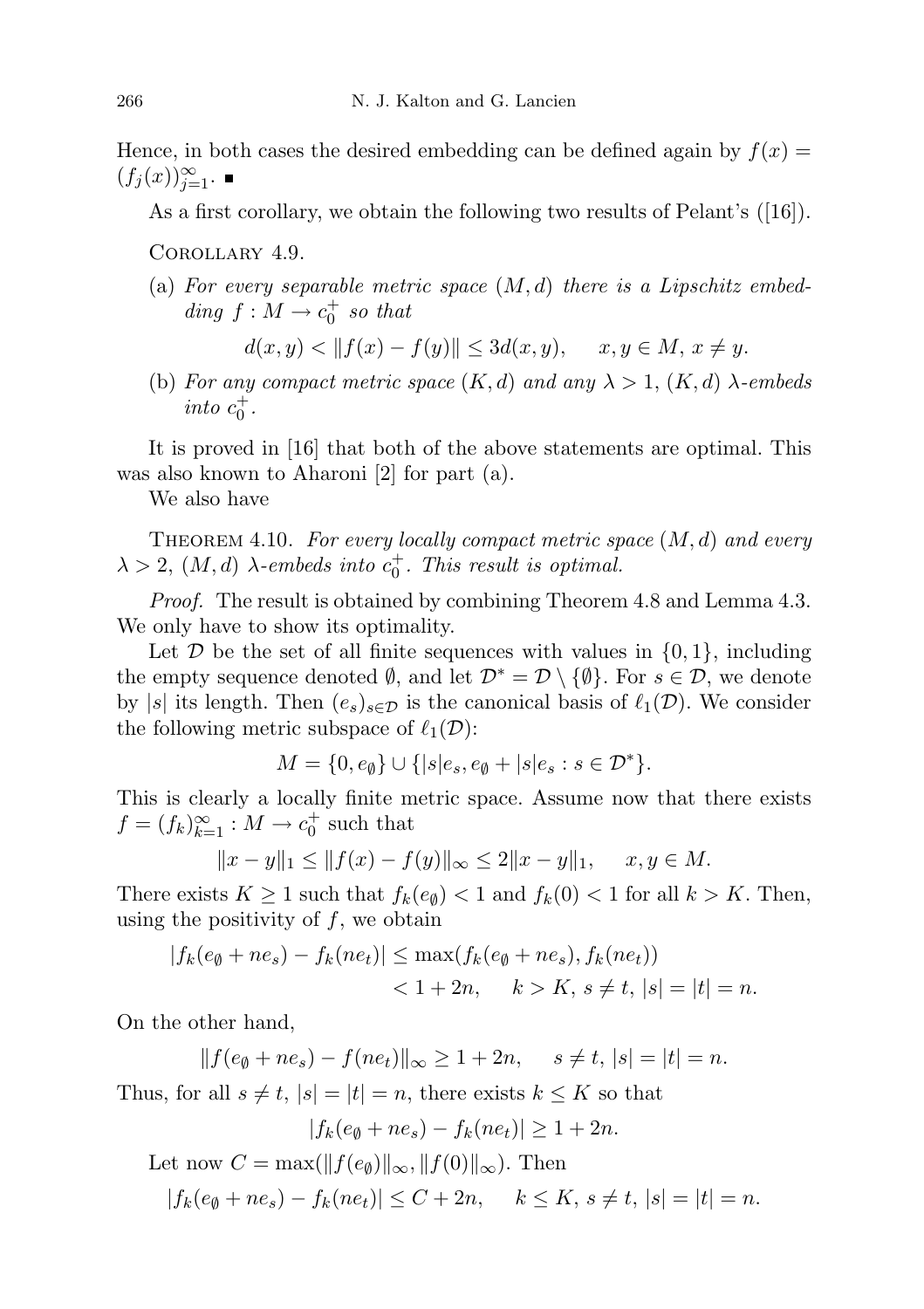Thus, for *n* large enough and all  $s \neq t$ ,  $|s| = |t| = n$ , there exists  $k \leq K$ such that either

$$
f_k(ne_s) \leq C - 1
$$
 and  $f_k(e_\emptyset + ne_t) \geq 1 + 2n$ 

or

 $f_k(ne_s) \geq 1+2n$  and  $f_k(e_\emptyset+ne_t) \leq C-1$ .

Therefore, either

$$
f_k(ne_s) \le C - 1 \quad \text{and} \quad f_k(ne_t) \ge 2n - 1
$$

or

$$
f_k(ne_s) \ge 1 + 2n
$$
 and  $f_k(ne_t) \le C + 1$ .

Let us now define  $\alpha(k, s) = \mathbb{1}_{[0, C+1]}(f_k(|s|e_s))$ . Then, for *n* large enough, we see that for all  $s \neq t$ ,  $|s| = |t| = n$ , there exists  $k \leq K$  so that  $\alpha(k, s) \neq \alpha(k, t)$ , which is clearly impossible if  $n > K$ . This finishes our proof.  $\blacksquare$ 

## 5. Embeddings of subsets of classical Banach spaces into  $c_0^+$

PROPOSITION 5.1. Suppose X is a separable Banach space and that  $f$ :  $X \to c_0^+$  is a Lipschitz embedding with constant  $\lambda_0$ . Then for any  $u \in X$ with  $\|u\|=1$  and any infinite-dimensional subspace Y of X we have

$$
\inf_{\substack{y \in Y \\ \|y\| = 1}} \|u + 2y\| \le \lambda_0.
$$

Proof. The proof is almost identical to that of Proposition 3.1. It follows from Proposition 4.5 that X has property  $\Pi_+(\lambda)$  for any  $\lambda > \lambda_0$ . We consider  $B_1 = -u + 2B_X$  and  $B_2 = u + 2B_X$ , where  $B_X$  denotes the closed unit ball of X. Suppose  $\mu > \lambda_0$  and select  $\mu > \lambda > \lambda_0$ . Then, for some  $\nu > \mu$ , we can find finitely many closed sets  $(U_j, V_j)_{j=1}^N$  satisfying

$$
\lambda \delta(U_j, V_j) \ge 2\nu
$$

and

$$
\{(x,y) \in B_1 \times B_2 : ||x - y|| > 2\mu\} \subset \bigcup_{j=1}^N (U_j \times V_j).
$$

Now let  $E$  be any subspace of X of dimension greater than N and let

$$
A_j = \{ e \in E : ||e|| = 1, (-u + 2e, u - 2e) \in U_j \times V_j \}.
$$

We then conclude the proof as in Proposition 3.1. Assume that for any  $e \in S_E$ ,  $\|u + 2e\| > \mu$ . Then  $A_1 \cup \cdots \cup A_N = S_E$  and so there exists e in  $S_E$  and  $k \leq N$  such that e and  $-e$  belong to  $A_k$ , i.e.  $-u \pm 2e \in U_k$  and  $u \pm 2e \in V_k$ . This implies that  $\delta(U_k, V_k) \leq 2$ , which is a contradiction. So, there exists  $e \in S_E$  with  $||u + 2e|| \leq \mu$  and we conclude as in the proof of Proposition 3.1.  $\blacksquare$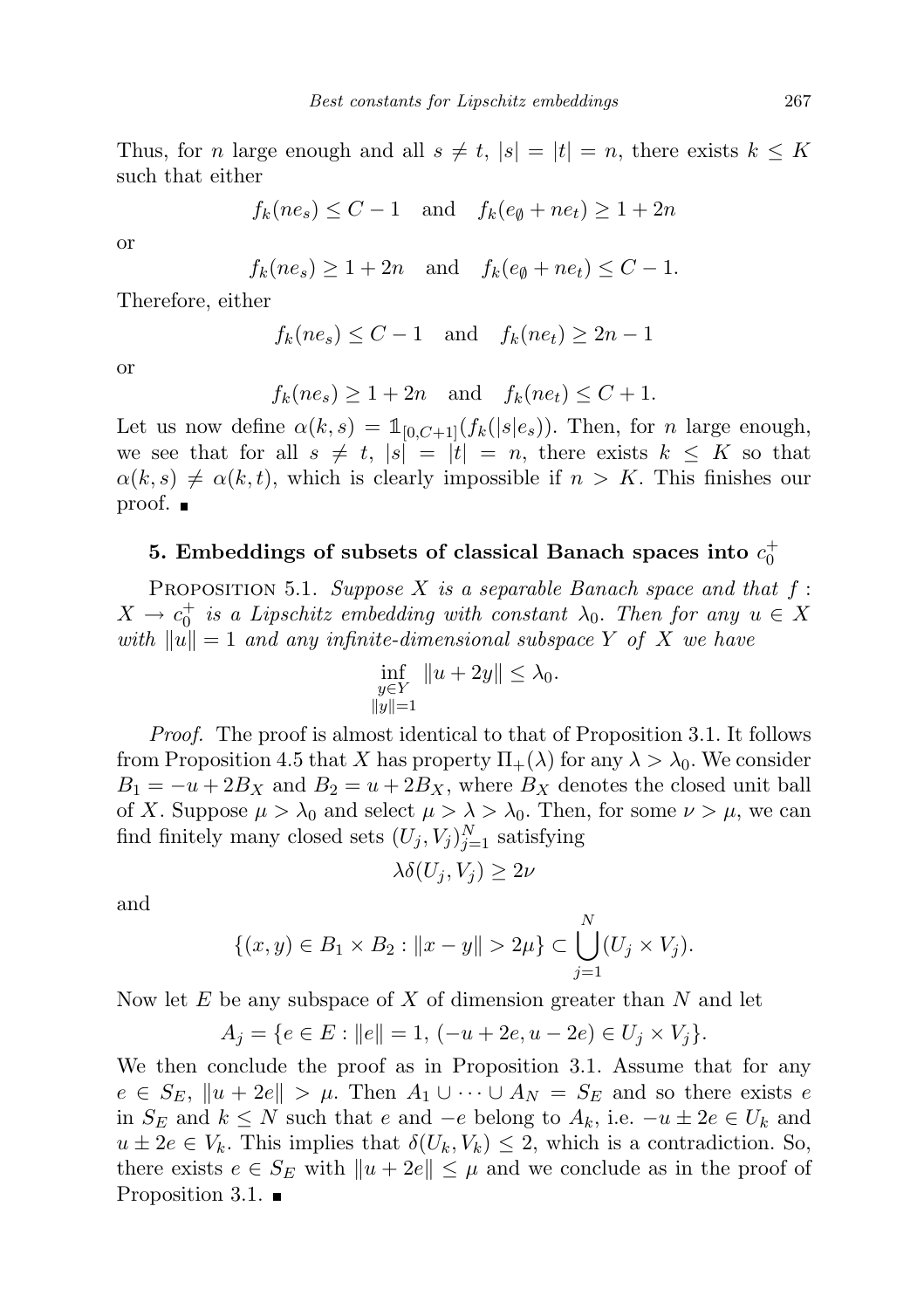THEOREM 5.2. Suppose  $1 \leq p < \infty$ .

- (i) There is a Lipschitz embedding of  $\ell_p$  into  $c_0^+$  with constant  $(2^p+1)^{1/p}$ and this is best possible.
- (ii) There is a Lipschitz embedding of  $\ell_p^+$  into  $c_0^+$  with constant  $3^{1/p}$  and this is best possible.

*Proof.* Let us prove first that  $\ell_p$  has  $\Pi_+(c_p)$  where  $c_p = (1 + 2^p)^{1/p}$ . The proof is very similar to that of Theorem 3.2. Let  $B_1$  and  $B_2$  be balls with centers  $a_1, a_2$  and radius  $r > 0$ . Suppose  $\mu > c_p$  and  $\mu < \nu < c_p(\mu^p - 2^p)^{1/p}$ . Fix  $\varepsilon > 0$  such that

$$
c_p(\mu^p r^p - 2^p(r+\varepsilon)^p)^{1/p} - 2\varepsilon c_p > \nu r.
$$

We select  $N \in \mathbb{N}$  so that

$$
\sum_{k=N+1}^{\infty} |a_1(k)|^p, \sum_{k=N+1}^{\infty} |a_2(k)|^p < \varepsilon^p.
$$

Let E be the linear span of  $\{e_1, \ldots, e_N\}$  where  $(e_i)$  is the canonical basis of  $\ell_p$ . Let P the canonical projection of  $\ell_p$  onto E,  $Q = I - P$  and  $R = \max(||a_1||, ||a_2||) + r$ . Then we partition  $RB_E$  into finitely many sets  $A_1, \ldots, A_m$  with  $\text{diam}(A_j) < \varepsilon$ .

Now, set  $U_j = \{x \in B_1 : Px \in A_j\}, V_j = \{x \in B_2 : Px \in A_j\}$  and

$$
S = \{(j,k) : \exists (x,y) \in U_j \times V_k, \|x - y\| > \mu r\}.
$$

Thus we have

$$
\{(x,y)\in B_1\times B_2: ||x-y||>\mu r\}\subset \bigcup_{(j,k)\in S} U_j\times V_k.
$$

It remains to estimate  $\delta(U_j, V_k)$  for  $(j, k) \in S$ . Suppose  $u \in U_j$ ,  $v \in V_k$  and that  $x \in U_j$ ,  $y \in V_k$  are such that  $||x - y|| > \mu r$ . Then

$$
||u - v|| \ge ||Pu - Pv|| \ge ||Px - Py|| - 2\varepsilon.
$$

On the other hand,

$$
r \ge ||x - a_1|| \ge ||Qx|| - \varepsilon
$$
 and  $r \ge ||y - a_2|| \ge ||Qy|| - \varepsilon$ .

Thus

(5.6) 
$$
||Qx - Qy|| \leq 2r + 2\varepsilon.
$$

Now

$$
\mu^p r^p < \|Px - Py\|^p + \|Qx - Qy\|^p \le \|Px - Py\|^p + 2^p(r + \varepsilon)^p.
$$

Hence

$$
||Px - Py||^p > \mu^p r^p - 2^p (r + \varepsilon)^p,
$$

and so

$$
c_p \delta(U_j, V_k) \ge c_p (\mu^p r^p - 2^p (r + \varepsilon)^p)^{1/p} - 2\varepsilon c_p > \nu r.
$$

Hence  $\ell_p$  has  $\Pi_+(c_p)$ .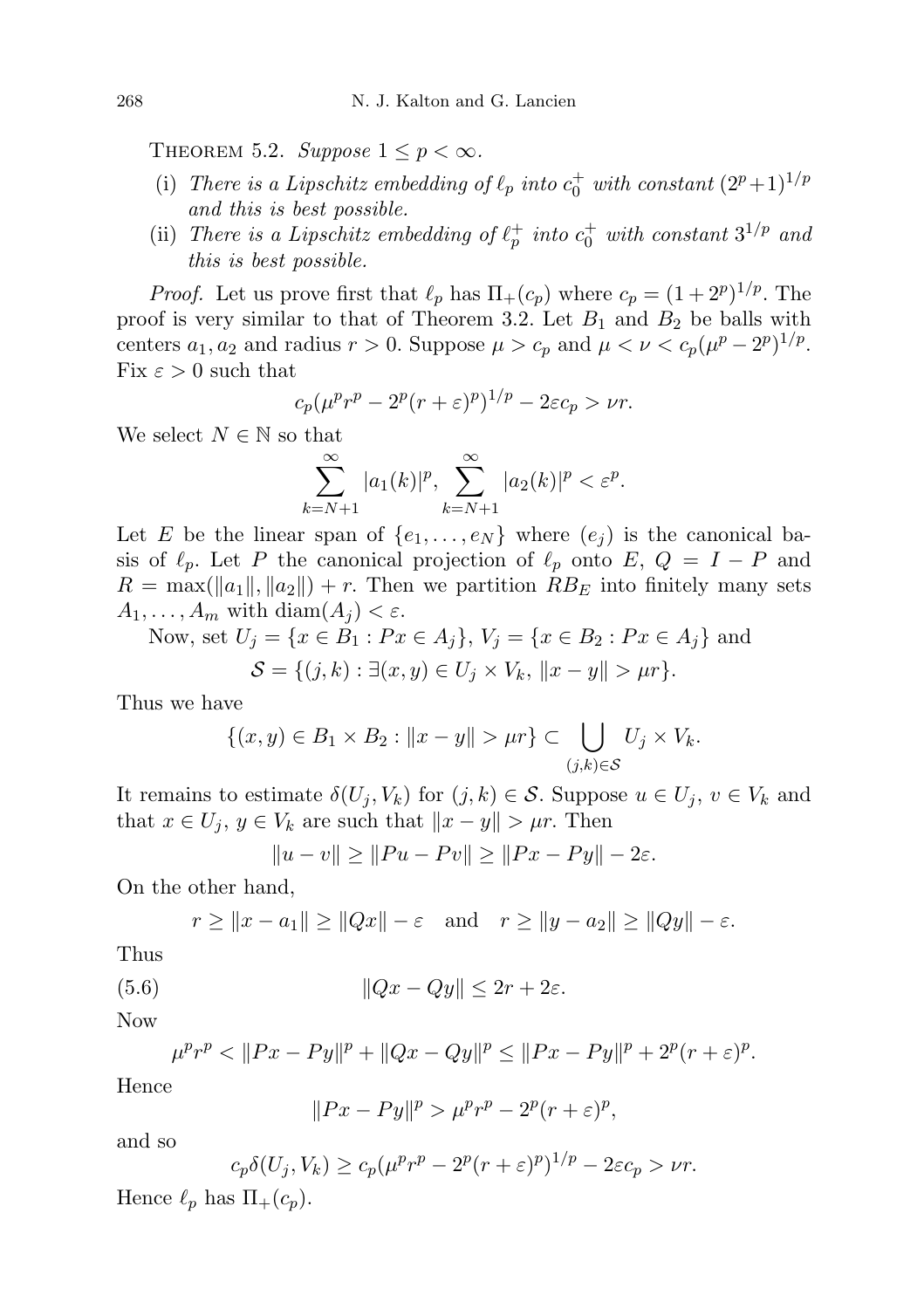Next we show that  $\ell_p^+$  has property  $\Pi_+(3^{1/p})$ . To do this we repeat the argument above. We take  $\mu > 3^{1/p}$  and suppose that  $\mu < \nu < 3^{1/p}(\mu^p-2)^{1/p}$ . Choose  $\varepsilon > 0$  so that

$$
3^{1/p}(\mu^p r^p - 2(r+\varepsilon)^p)^{1/p} - 2\varepsilon 3^{1/p} > \nu r.
$$

Next repeat the construction, but working inside the positive cone  $\ell_p^+$ . The only difference is that (5.6) is replaced by

$$
(5.7) \t\t ||Qx - Qy|| \le 2^{1/p} \max(||Qx||, ||Qy||) \le 2^{1/p} (r + \varepsilon).
$$

Hence

$$
||Px - Py||^p > \mu^p r^p - 2(r + \varepsilon)^p,
$$

and so this time

$$
3^{1/p}\delta(U_j, V_k) \ge 3^{1/p}(\mu^p r^p - 2(r+\varepsilon)^p)^{1/p} - 2\varepsilon 3^{1/p} > \nu r.
$$

For the second half of the condition, when  $3^{1/p} \leq 2$ , we note that  $\varphi(x) = ||x||$ satisfies (4.4) with  $\theta = 2^{1/p} < 3^{1/p}$ .

These calculations combined with Theorem 4.8 show the existence of the Lipschitz embeddings in parts (i) and (ii). Proposition 5.1 shows that the constant is best possible when in (i). For (ii) suppose  $f : \ell_p^+ \to c_0^+$  is an embedding such that

$$
||x-y||\leq ||f(x)-f(y)||\leq \lambda ||x-y||, \quad \ x,y\in \ell_p^+,
$$

where  $\lambda < 3^{1/p}$ . Let  $f(x) = (f_j(x))_{j=1}^{\infty}$ . Let  $\varepsilon = (3^{1/p} - \lambda)/2$ . Then there exists  $N$  such that

$$
\max(f_j(e_1), f_j(0)) < \varepsilon, \quad j \ge N + 1.
$$

Hence if  $m, n > 1$  then

$$
|f_j(e_1 + e_m) - f_j(e_n)| \le \max(f_j(e_1 + e_m), f_j(e_n)) \le \lambda + \varepsilon < 3^{1/p}, \quad j \ge N + 1.
$$
\nNow we may pass to a subsequence so that the following limits exist:

$$
\lim_{k \to \infty} f_j(e_1 + e_{n_k}) = \sigma_j, \quad \lim_{k \to \infty} f_j(e_{n_k}) = \tau_j, \quad 1 \le j \le N.
$$

Clearly,

$$
|\sigma_j - \tau_j| \le \lambda, \quad 1 \le j \le N.
$$

Now

$$
\lim_{k \to \infty} |f_j(e_1 + e_{n_k}) - f_j(e_{n_{k+1}})| \le \lambda, \quad 1 \le j \le N,
$$

and we have a contradiction since  $||e_1 + e_{n_k} - e_{n_{k+1}}|| = 3^{1/p} > \lambda$ .

6. Spaces embedding isometrically into  $c_0$  and  $c_0^+$ . In this final section we study isometric embeddings into  $c_0$  and  $c_0^+$ . Note that a separable Banach space isometrically embeds into  $c_0$  if and only if it embeds linearly and isometrically [8].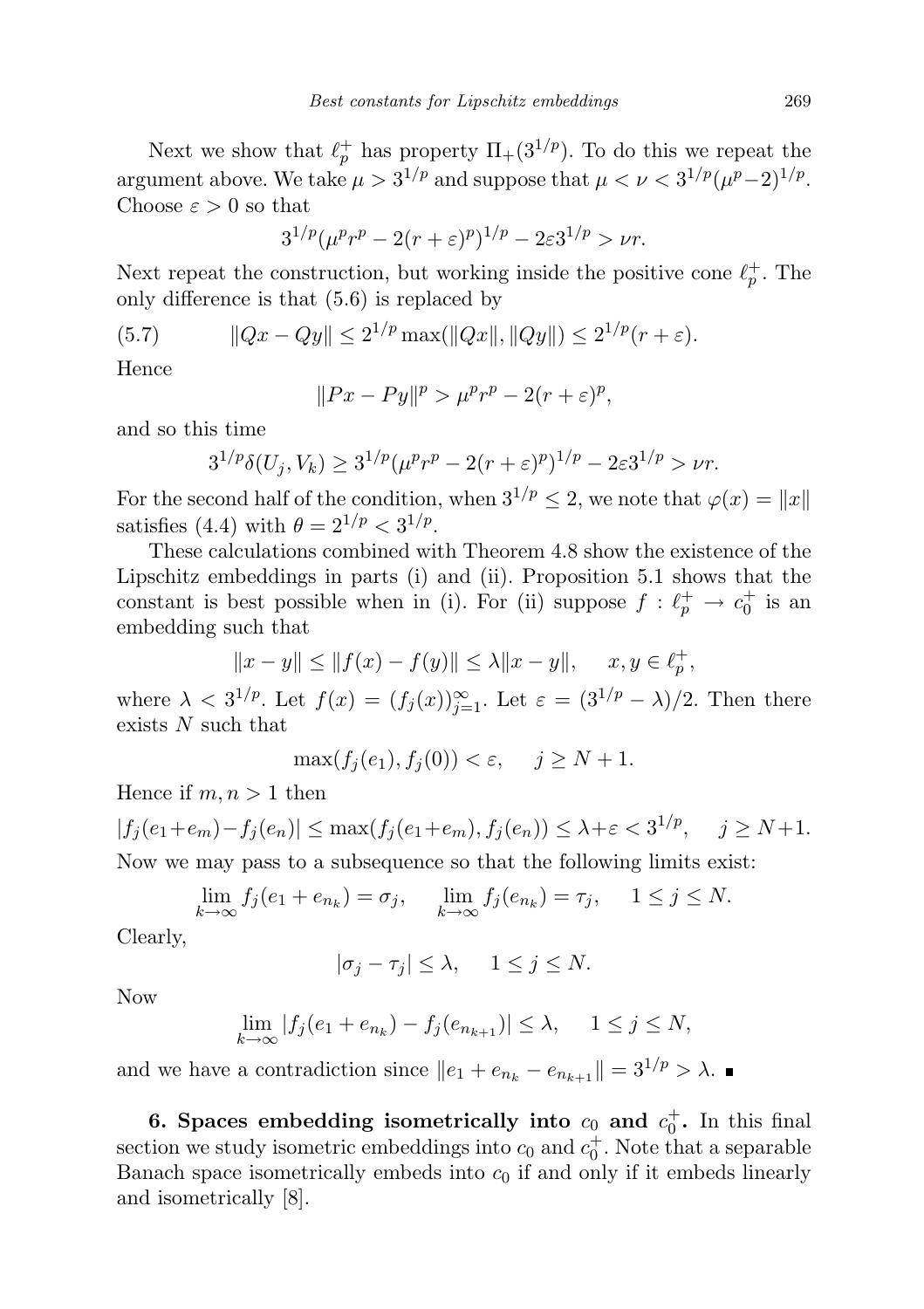We recall that a metric space  $(M, d)$  is an *ultrametric space* if

(6.8)  $d(x, y) \le \max(d(x, z), d(z, y)), \quad x, y, z \in M.$ 

Note that this implies

(6.9) 
$$
d(x, y) = \max(d(x, z), d(z, y)), \quad d(x, z) \neq d(z, y).
$$

LEMMA 6.1. Let  $(M, d)$  be a separable ultrametric space. Then there is a countable subset  $\Gamma$  of  $[0,\infty)$  such that  $d(x,y) \in \Gamma$  for all  $x,y \in M$ .

*Proof.* For each fixed  $x \in M$  let  $\Gamma_x = \{d(x, y) : y \in M\}$ . Suppose  $\Gamma_x$  is uncountable; then for some  $\delta > 0$  the set  $\Gamma_x \cap (\delta, \infty)$  is uncountable. Pick an uncountable set  $(y_i)_{i\in I}$  in M so that  $d(x, y_i) > \delta$  and the values of  $d(x, y_i)$ are distinct for  $i \in I$ . Then for  $i \neq j$  we have  $d(y_i, y_j) > \delta$  by (6.9). This contradicts the separability of M.

Thus each  $\Gamma_x$  is countable. Let D be a countable dense subset of M and let  $\Gamma = \bigcup_{x \in D} \Gamma_x$ . If  $y, z \in M$  with  $y \neq z$ , pick  $x \in D$  with  $d(x, y) < d(x, z)$ . Then  $d(y, z) = d(x, z) \in \Gamma$  by (6.9).

THEOREM 6.2. Every separable ultrametric space embeds isometrically into  $c_0^+$ .

*Proof.* Pick  $\Gamma$  as in Lemma 6.1. Let  $(a_j)_{j=1}^{\infty}$  be a countable dense subset of an ultrametric space  $M$ . Let  $\mathcal D$  be the collection of finite sequences  $(r_1, \ldots, r_n)$  with  $r_j \in \Gamma$  for  $1 \leq j \leq n$ . For each  $(r_1, \ldots, r_n) \in \mathcal{D}$  we define a function  $f_{r_1,\ldots,r_n}$  by

$$
f_{r_1,\dots,r_n}(x) = \begin{cases} \min(r_1,\dots,r_n) & \text{if } d(x,a_j) = r_j, \ 1 \leq j \leq n, \\ 0 & \text{otherwise.} \end{cases}
$$

If  $x \in M$  let  $d(x, a_j) = s_j$ . Then  $\lim_{n \to \infty} \min(s_1, \ldots, s_n) = 0$  and it follows that  $f(x) = (f_{r_1,\dots,r_n}(x))_{(r_1,\dots,r_n)\in\mathcal{D}}$  is a map from M into  $c_0^+(\mathcal{D})$ .

If  $x, y \in M$  and  $f_{r_1,...,r_n}(x) \neq f_{r_1,...,r_n}(y)$  we can assume without loss of generality that  $d(x, a_j) = r_j$  for  $1 \leq j \leq n$  but  $d(y, a_k) \neq r_k$  for some  $1 \leq k \leq n$ . Then from (6.9) we get

$$
|f_{r_1,\dots,r_n}(x) - f_{r_1,\dots,r_n}(y)| = \min(r_1,\dots,r_n)
$$
  

$$
\leq r_k \leq \max(d(x,a_k),d(y,a_k)) = d(x,y).
$$

Thus  $|| f(x) - f(y)|| \leq d(x, y)$  for  $x, y \in M$ .

On the other hand, if  $x \neq y$  there is a least k so that  $d(x, a_k) \neq d(y, a_k)$ . Assume that  $d(x, a_k) > d(y, a_k)$  and  $r_j = d(x, a_j)$  for  $1 \leq j \leq k$ . Then  $d(x, y) = r_k$ . On the other hand,  $d(x, y) \leq r_j$  for  $1 \leq j \leq k$ . Hence

$$
d(x, y) = r_k = |f_{r_1, \dots, r_k}(x) - f_{r_1, \dots, r_k}(y)|.
$$

Thus f is an isometry.

As a final example we consider an infinite branching tree  $\mathcal T$  defined as the set of all ordered subsets (nodes)  $a = (m_1, \ldots, m_k)$  (where  $m_1 < \cdots < m_k$ )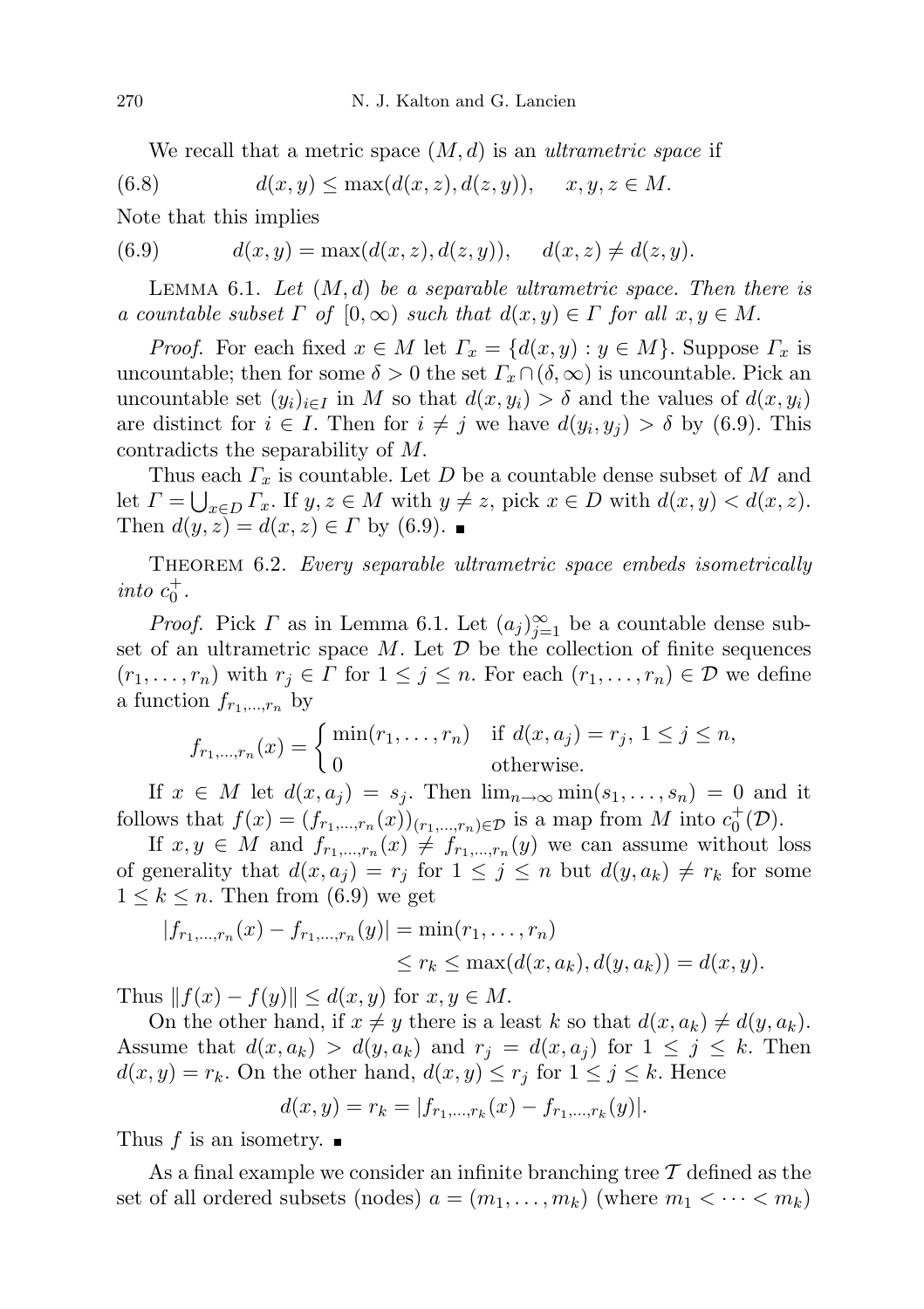of N (including the empty set). Let  $|a| = k$  be the length of a so that  $|0| = 0$ . If  $a = (m_1, \ldots, m_k)$ ,  $b = (n_1, \ldots, n_l)$  are two nodes then we define  $a \wedge b$  to be the node  $(m_1, \ldots, m_r)$  where  $r \leq \min(k, l)$  is the greatest integer such that  $m_j = n_j$  for  $1 \leq j \leq r$ . We write  $a \prec b$  if  $b \wedge a = a$ . Furthermore, T is a graph if we define two nodes a, b to be adjacent if  $||a|-|b||=1$  and  $a \lt b$ or  $b \prec a$ . The natural graph metric d is thus given by

$$
d(a, b) = |a| + |b| - 2|a \wedge b|.
$$

THEOREM 6.3. The infinite branching tree embeds isometrically into  $c_0$ . *Proof.* For each  $(a, n) \in \mathcal{T} \times \mathbb{N}$  we define

$$
f_{a,n}(b) = \begin{cases} |b| - |a|, & a \lt b, b \neq a, b_{|a|+1} = n, \\ |a| - |b|, & a \lt b, b \neq a, b_{|a|+1} > n, \\ 0, & \text{otherwise.} \end{cases}
$$

For fixed b we have  $f_{a,n}(b) \neq 0$  only when  $a \prec b$ ,  $a \neq b$  and  $n \leq b_{|a|+1}$ , and this is a finite set. Hence  $f(b) = (f_{a,n}(b))_{(a,n)\in\mathcal{T}\times\mathbb{N}}$  defines a map of T into  $c_0(T \times N)$ .

Suppose that  $d(b, b') = 1$  and  $|b'| = |b| + 1$ . Then by examining cases it is clear that  $|f_{a,n}(b) - f_{a,n}(b')| \leq 1$  for all  $(a, n) \in \mathcal{T} \times \mathbb{N}$ . It follows that  $|| f(b) - f(b') || \leq d(b, b')$  for arbitrary  $b, b' \in \mathcal{T}$ .

If  $b \neq b'$  pick  $a = b \wedge b'$  and assume as we may that either  $b' = a \wedge b = a$ or  $b_{|a|+1} < b'_{|a|+1}$ . Put  $n = b_{|a|+1}$ . Then

$$
f_{a,n}(b) = |b| - |a|, \quad f_{a,n}(b') = |a| - |b'|,
$$

so that

$$
|f_{a,n}(b) - f_{a,n}(b')| = d(b,b').
$$

Hence f is an isometry.  $\blacksquare$ 

REMARKS. Since  $c_0$  2-embeds into  $c_0^+$ , so does  $\mathcal T$ . It follows from the fact that  $\mathcal T$  contains a copy of  $\mathbb Z$  that it is again optimal. However, the set of nodes of the same level of a tree equipped with the geodesic distance, like  $\mathcal{T}$ , is a fundamental example of ultrametric space, and therefore, by Theorem 6.2, embeds isometrically into  $c_0^+$ .

Let us also mention that we do not know whether the metric spaces  $c_0$ and  $c_0^+$  are Lipschitz isomorphic.

Extending a work of J. Bourgain [7], F. Baudier recently proved in [4] that the infinite dyadic tree equipped with the geodesic distance metrically embeds into a Banach space X if and only if X is not super-reflexive. Together with the second named author, F. Baudier also showed in [5] that any locally finite metric space metrically embeds into any Banach space without cotype.